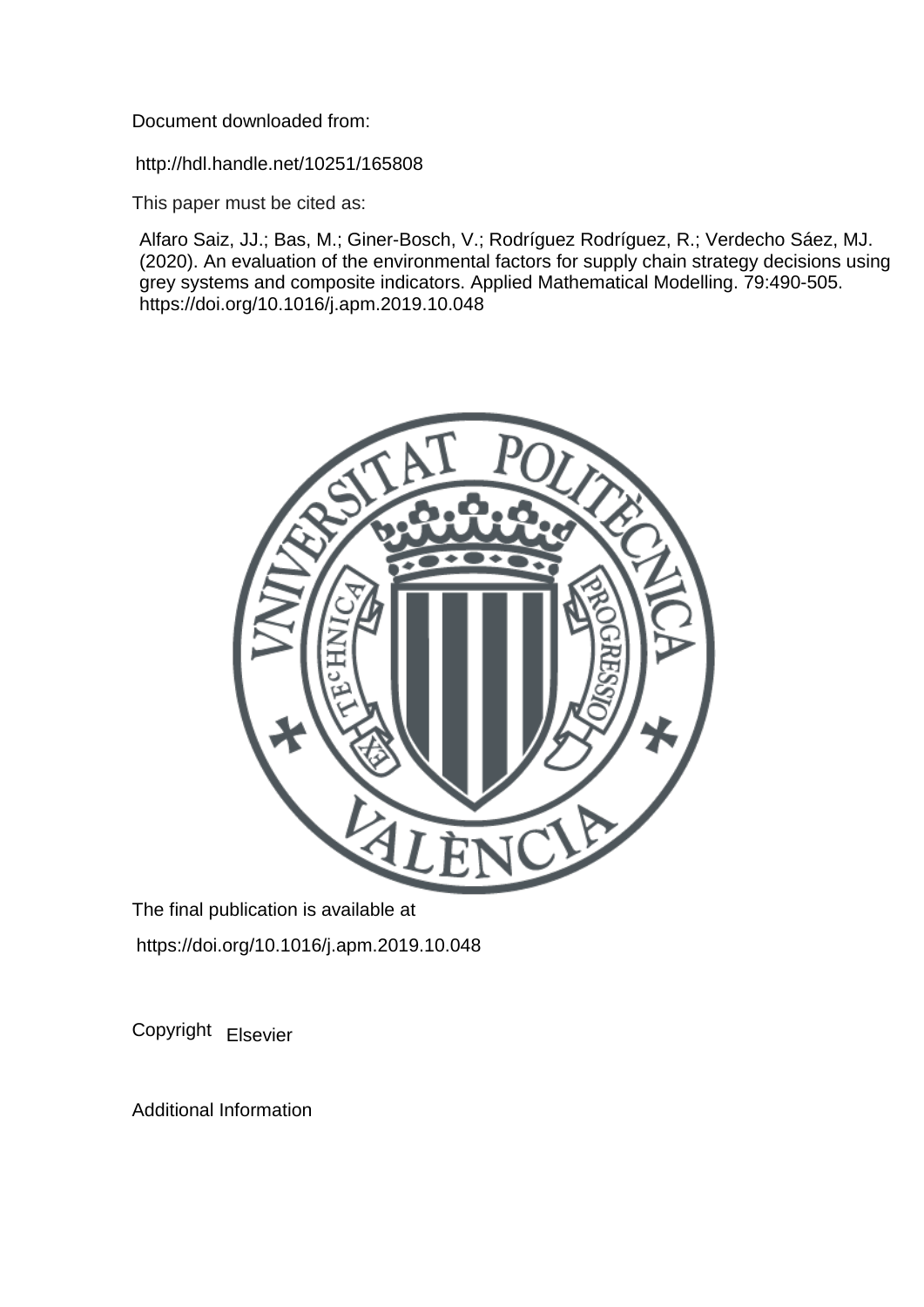#### **Abstract**

The purpose of this work is to assess the importance of environmental factors in a supply chain with four partners as a preliminary step to select the competitive strategies and objectives. To achieve this purpose, a real case study was carried out in a footwear supply chain, in which two approaches were used: the grey system theory and uncertainty analysis tools for composite indicators. In order to validate both approaches, a seven-phase research methodology was developed and applied to our case study. In addition, the priorization of environmental factors was calculated individually for each partner. The results allow managers to establish the competitive strategy that best suits the prioritization of the most relevant factors and to define the most appropriate objectives where the supply chain should invest its efforts and resources.

## **Key Words**

grey system theory; composite indicator; supply chain; environmental factors; environmental uncertainty;

## **1. Introduction**

Highly competitive products and services do not usually depend exclusively on the company that manufactures them, but on all the companies that collaborate in making the final product or service available to customers [1]. Nowadays, many factors make companies' decisionmaking highly dynamic and complex (the life cycle of products/services is getting shorter and shorter, which leads to new products/services constantly being launched; changing processes that require rapid adaptation; partners coming and going; various customer preferences; modification of distribution channels; acceleration of technological obsolescence; globalization; government regulations; etc.). For Stonebraker and Liao [2], the level of environmental turbulence and the strategic orientation of a firm have a direct positive impact on the degree, stages, and breadth of supply chain (SC) integration.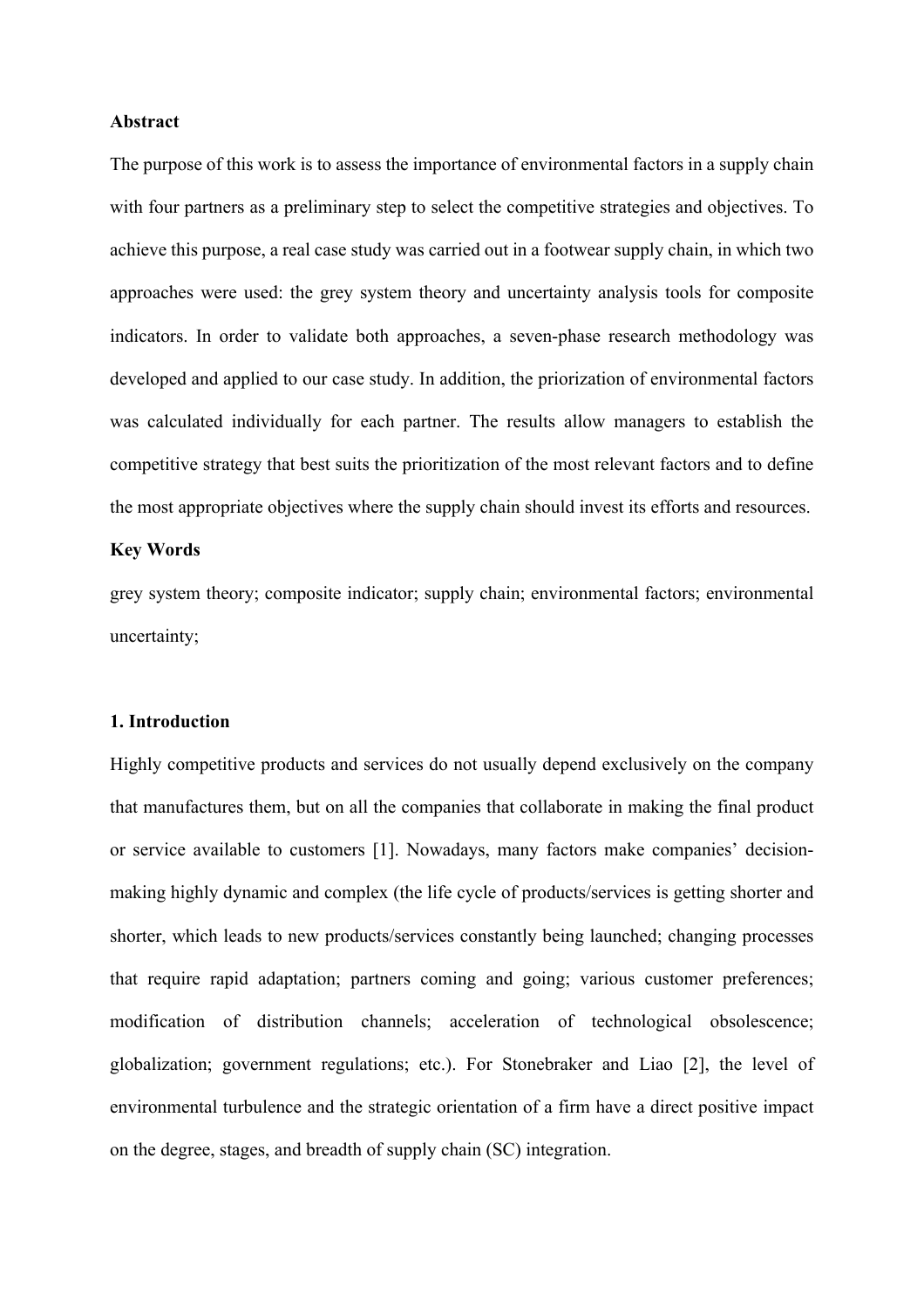Accordingly, Lalmazloumian and Yew [3] reported how the intricate nature of SC networks, the changing and complex environment, and the dynamic relationships between the different sectors that comprise a SC mean that a certain degree of uncertainty in their management and planning is inevitable, which must be dealt with in the best possible way. This uncertainty is known as environmental uncertainty, which Miles and Snow [4] defined as "the predictability of conditions in the organization's environment." Later, Milliken [5] defined environmental uncertainty as "an individual's perceived inability to predict something accurately" and identified three types of perceived uncertainty about the environment: (a) state uncertainty – the inability to predict the future state of the environment; (b) effect uncertainty – the decisionmakers' inability to predict how environmental changes will impact their organizations; and (c) response uncertainty – the managers' inability to identify potential organizational actions and their outcomes. Although much progress has been made to address the uncertainty problem in SCs, it is still one of the most important problems and a main challenge [6]. This major research task has become urgent in our current world [7].

In a supply chain, each partner has their own perception of the environmental factors that can affect it. However, when you want to manage the SC as a global entity, you have to think about those factors that have an influence on this global entity, even knowing that not all factors affect all SC partners with the same intensity. This situation creates a need to prioritize the factors from a SC point of view. Thus, in order to establish the strategy and objectives that will help the SC to compete, the weight of the factors prioritized by consensus will have to be taken into account. This shared vision enhances trust and equity among the partners of the SC.

For all these reasons, having an all-round vision of the SC is vital to tackle all its problems globally. In this context, it is customary to redefine strategies and objectives that guide all SC partners toward common goals so that all efforts converge equitably in the search for the best overall performance. In the sector chosen to develop the case study of this work (the footwear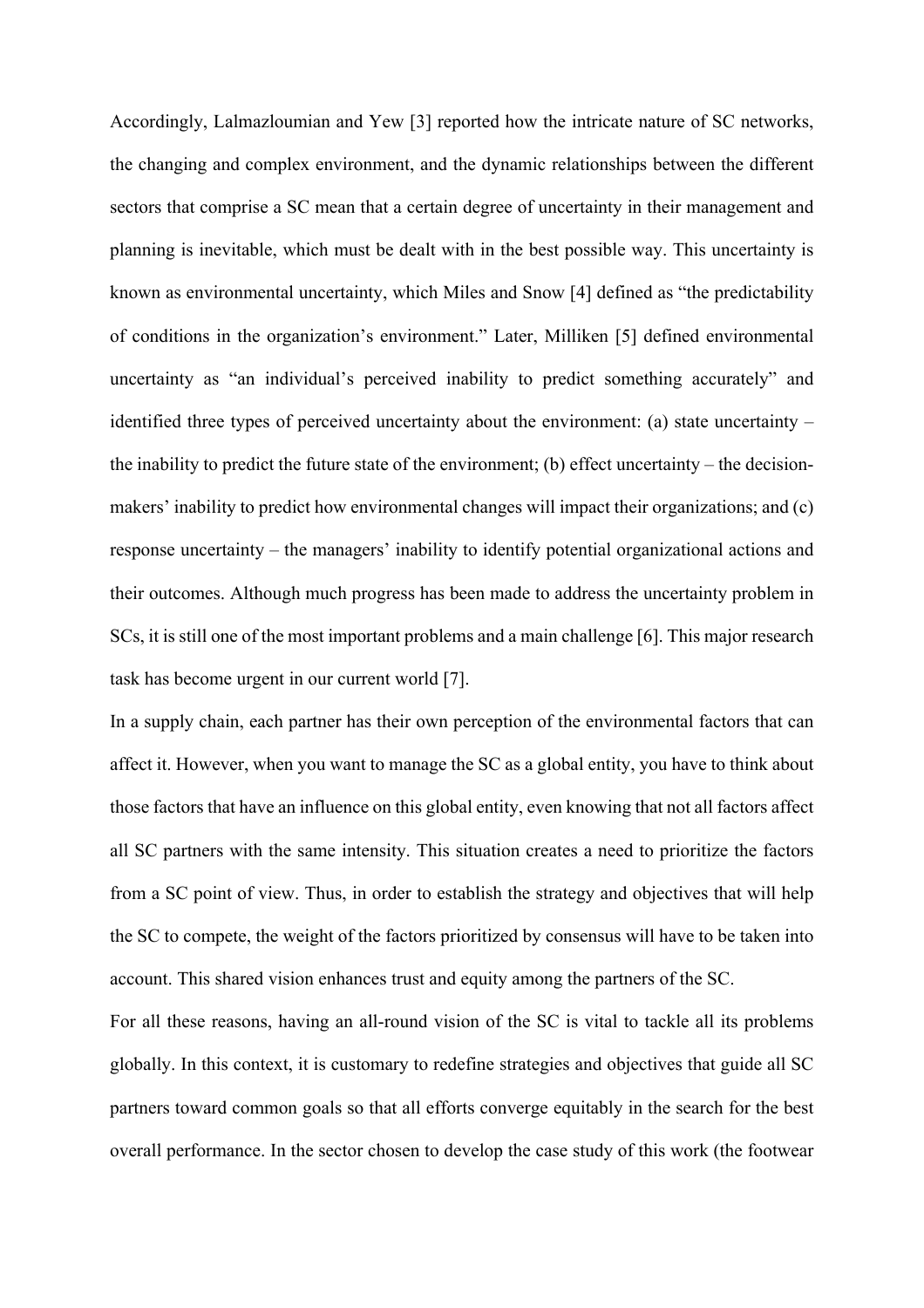industry), as in other sectors, competitiveness is very high, and uncertainty factors have a great influence.

The objective of this paper is to assess the importance of environmental factors in a SC context as a preliminary step to select its competitive strategies and objectives. A case study carried out in a footwear SC is outlined. As the assessment of factors uses the judgments of a group of managers who represent all the companies that make up the SC, two approaches were chosen that take into account the degree of uncertainty of value judgments. First, the Grey System Theory (GST) is proposed as a quantitative method to address subjectivity in managers' judgments. Second, the construction of a composite indicator (CI) is proposed to obtain a ranking of the importance of environmental factors by considering the degree of uncertainty of a group of managers' opinions.

These two approaches are part of a methodology that provides three main contributions: a) it is a universal methodology that can be used in any SC, regardless of the number of partners, the sector in which it operates and the environmental factors analyzed; b) it provides the managers with relevant information to set the competitive strategy of the SC in such a way that it is aligned with the most important factors; c) it helps to compare the convergence of the prioritized factors at the SC level in relation to the factors prioritized at the individual level by each partner. This paper is organized as follows: Section 2 describes the background on the uncertainty of environmental factors, decision-making and the GST. Section 3 deals with the research methodology. Section 4 addresses the case study description. Finally, Section 5 presents the conclusions.

### **2. Background**

### **2.1. Uncertainty of environmental factors**

Given the changing and dynamic environment in which companies currently operate, and therefore the SC that they form part of, it is necessary to point out the uncertainty inherent in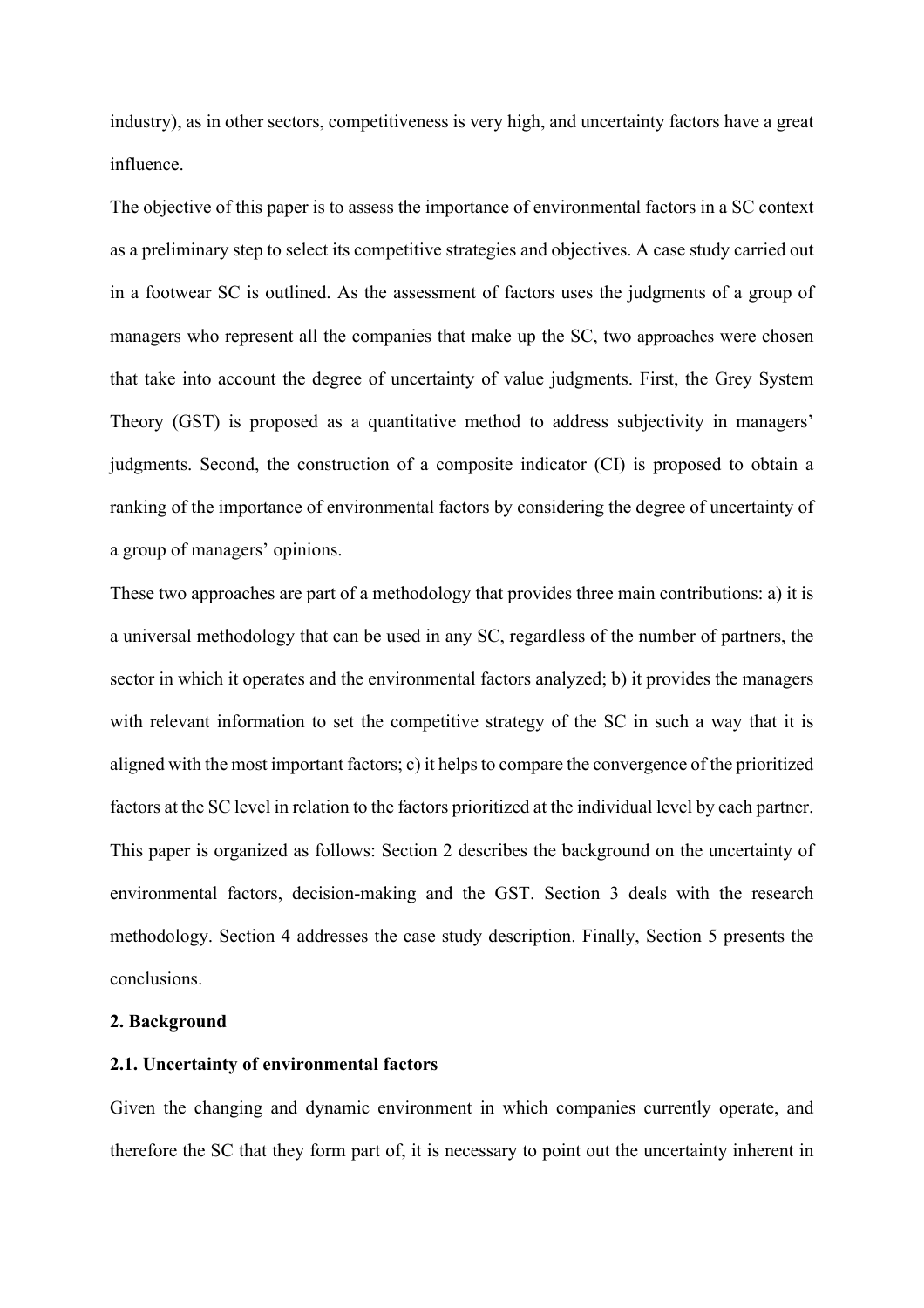the many environmental factors that affect the decision-making process as far as possible. MacCarthy et al. [8] have identified six factors that affect SC evolution (technology and innovation; policy and regulation; markets and competition; economics; procurement and sourcing; and supply chain strategies and re-engineering). In this line, Simangunsong et al. [6] presented an empirical study to investigate the effective management of SC uncertainty in the Indonesian food industry. This study uses a previous conceptual model that identifies a set of sources of uncertainty and their associated uncertainty management strategies [9]. After the study, they proposed that "the management strategies that aim to reduce an uncertainty at its source lead to better overall supply chain performance than strategies that merely cope with uncertainty, which only have an impact on firm-level performance."

Many decisions to be made both individually and collectively are done so in an uncertainty context given either the nature of the information used in the decision-making process (partial, incomplete, obsolete information, etc.) or the uncertain nature of the factors that affect or will be affected by the decisions made. These factors may come from the microenvironment, which is made up of competitors, customers, suppliers, potential incomers, substitute products and providers of complementary products [10], or from the macroenvironment, which is made up of the political, economic, ecological, societal and technological landscapes (PEEST) that surround the business microenvironment [11]. At this point, it is also interesting to differentiate between the factors that create uncertainty by affecting individuals (particularly SC partners) and those that affect them in such a way that they create collective uncertainty. A complete definition of collective uncertainty is provided by De Vasconcelos Gomes et al. [12]: "collective uncertainty refers to situations in which the actors encounter difficulties with predicting a relevant business aspect, such as the number of partners affected by a specific uncertainty, how a given uncertainty affects the performance of these partners and how the partners perceive and conceive (make sense) of an uncertainty." For these authors, one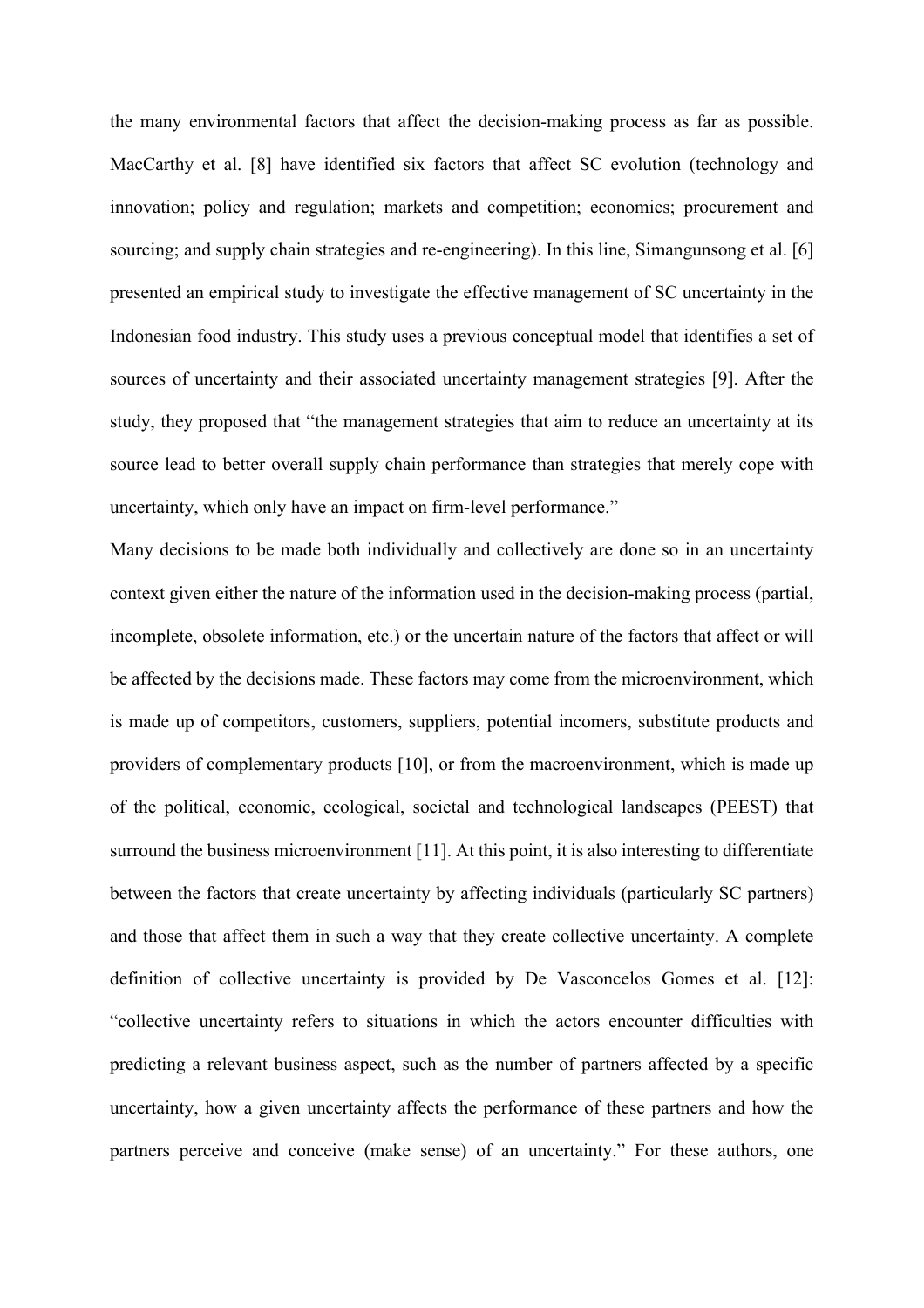particular uncertainty can become a collective uncertainty due to uncertainty propagation. All this further increases the complexity of the decision-making process. Flynn et al. [13] differentiated between three key types of supply chain uncertainty (micro-, meso- and macrolevel). Each of these types of uncertainty has specific characteristics, but they all coexist in a supply chain and may interact with each other. Micro-level and meso-level uncertainty are positively related to SC integration, nevertheless macro-level uncertainty is inversely related to it.

The uncertainty generated in the SC by micro- and macroenvironmental factors reflects the impossibility of reasonably predicting how performance will evolve at both the individual and SC levels. When managers cannot predict the business environment because sufficient information is lacking, it can be understood as perceived environmental uncertainty [14]. This environmental uncertainty creates high co-ordination costs and transaction risks [15], which obliges companies to make changes (organizational, structural, strategic, etc.) that allow them to quickly adapt to the circumstances imposed by this environment [16, 17]. When the degree of uncertainty is high, it generates more dynamism in companies, which is not easy to manage. On this aspect, Lee [18] highlighted the need for supply chains to develop strategies for coping with environmental turbulence. The flexibility strategies that supply chain participants adopt in response to various perceived environmental uncertainties is a very important factor [19]. Lonbani [17] talked about implementing a formal well-controlled and well-sustained environmental scanning system.

The purpose of attempting to point out and/or reduce environmental uncertainty in the SC is to acquire more and better information and to make it more solid to improve the decision-making process through more reliable, effective and efficient performance management systems. Some years ago, Boyle et al. [20] highlighted the tendency of supply chain researchers to neglect the state of the supply chain environment as a factor affecting supply chain efficacy. For Agami et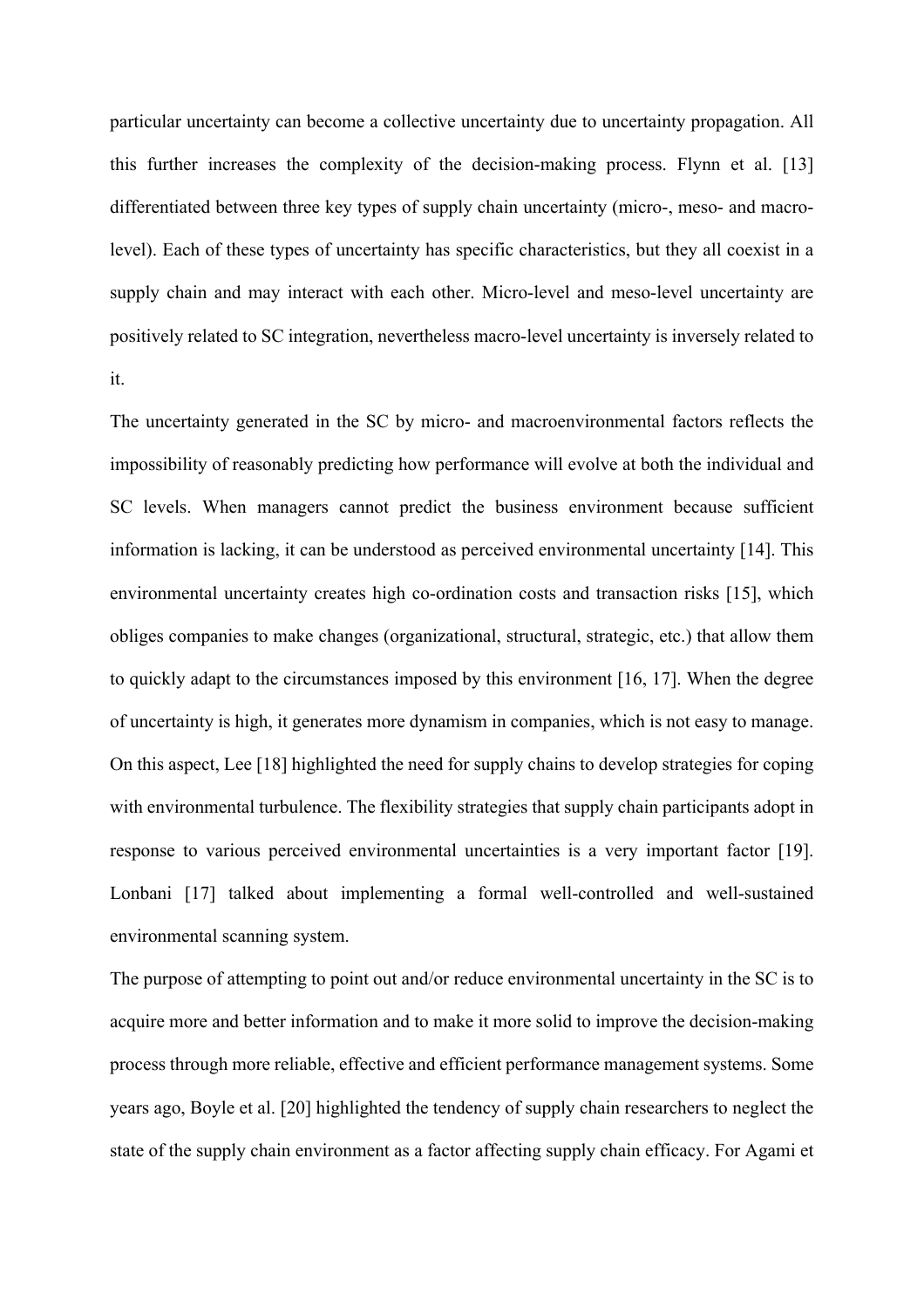al. [21], "today's supply chain performance measurement systems are still too inward looking as they ignore the external environmental factors that might affect overall future SC performance when setting new targets." The environment can influence management control since both are closely related [22]. For Otley [7], what is surprising today is that most of our planning and control devices seem to function as if uncertainty does not exist.

The approaches adopted in the literature to deal with environmental uncertainty in SCs assume a more or less solid and uniform structure. However, the set of companies that make up a SC have business models which, if viewed independently, often differ by having management structures, technologies, procedures and processes that have nothing to do with one another. This means that the uncertainty from the environment unequally affects each company in the SC, which can have very serious implications. The problem is that studies on uncertainty at the network level do not focus on managing the uncertainties that affect the network [23]. For Huang et al. [24] "environmental uncertainty is multidimensional in nature and supply chain integration facilitates the transfer of complex knowledge and sensitive information among partners, and thereby contributes to overcoming the impact of technological uncertainty." Indeed excess, absence and/or lack of information for decision-making is usually the case, which makes the definition, measurement and management of the objectives and competitive strategies difficult. In order to define a competitive strategy, the uncertainty associated with information from the environment must be taken into account. With a conceptual map, Widyaningdyah et al. [25] have described the relationship that links the perceived uncertainty of the business environment, the use of performance measurement systems and the competitive advantage.

Uncertainty can be dealt with from several perspectives. One of the most traditional ones pertains to strategic management and distinguishes between planning and adaptation approaches [26, 27]. On the other hand, causation and effectuation are two fundamental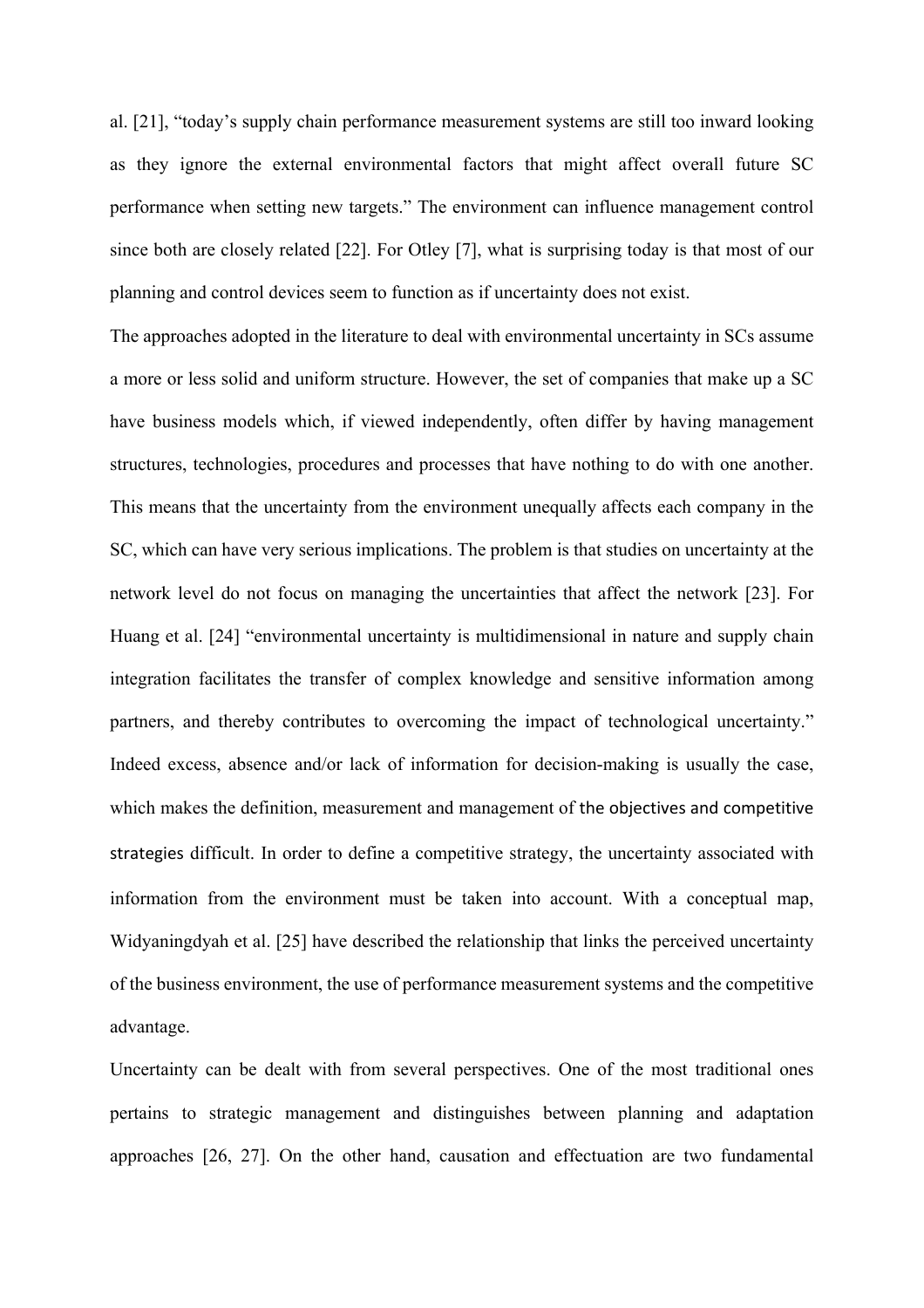strategic decision-making logics that firms use to form strategies to cope with uncertainty [28]. In the study conducted by Yu et al. [29] to explore the effects of causation and effectuation on firm performance in emerging economies, the authors found that firms should adopt causation as a priority in a less uncertainty environment and should combine causation and effectuation in a more uncertain environment. According to Vecchiato [11], no matter what kinds of uncertainty there are, the main contribution that foresight efforts bring to strategy formulation lies not in predicting the future (i.e., in the predictions themselves that represent the outputs of foresight) but in preparing the managers of the organization to handle the future.

### **2.2. Decision-making and the Grey System Theory**

Facilitating decisions under uncertainty conditions requires making a choice about how this uncertainty should be modeled [30]. These authors identify different tools that can be used to represent uncertain evaluations. The decision-making process carried out in any type of organization often requires subjective and qualitative judgments based on incomplete or imprecise information that cannot be easily turned into probability values. Such judgments give rise to different uncertainty types, which include fuzziness, epistemic uncertainty, ignorance and imprecision. According to [31], the four most recognized research methods employed for the investigation of uncertain systems are: probability and statistics, fuzzy mathematics, grey systems theory and rough set theory. Table 1 shows a comparison between these models [31].

|                        | <b>Probability and</b><br>statistics | <b>Fuzzy math</b>        | Grey<br>systems        | <b>Rough sets</b>                |
|------------------------|--------------------------------------|--------------------------|------------------------|----------------------------------|
| Research<br>objects    | <b>Stochastics</b>                   | Cognitive<br>uncertainty | Poor<br>information    | Indiscernibility                 |
| Basic sets             | Cantor sets                          | <b>Fuzzy sets</b>        | Grey sets              | Approximation sets               |
| Procedures             | Frequency<br>distribution            | Cut set                  | Sequence<br>operator   | Lower and upper<br>approximation |
| Data<br>requirement    | Typical<br>distribution              | Membership<br>known      | Any<br>distribution    | Equivalent relations             |
| <i>Objective</i>       | Historical laws                      | Cognitive<br>expression  | Laws of<br>reality     | Concept<br>approximation         |
| <i>Characteristics</i> | Large sample                         | Experience               | <b>Small</b><br>sample | Information systems<br>(tables)  |

Table 1: Comparison of the different uncertainty models. Simplified from [31]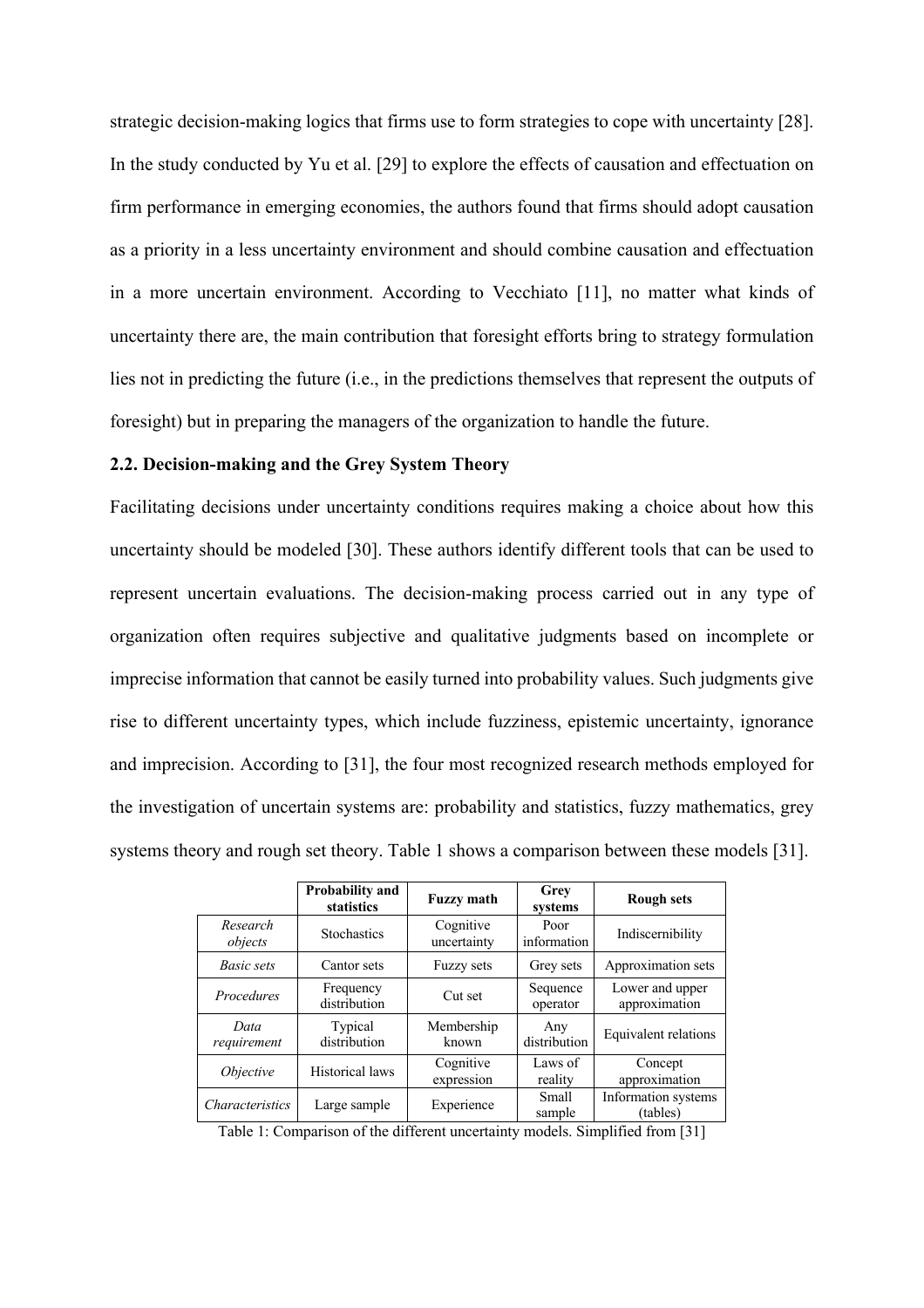In particular, fuzzy logic is a good technique when uncertainty can be described by discrete/continuous membership functions validated by experts. When problems are solved using probability and statistics, the relevant distribution function must be known, or a high volume of samples must be available in order to achieve the required validity [32]. However, these premises cannot always be fully met, which is when other techniques must be used, e.g. the GST, which is considered to be a multiple-attribute decision-making technique. Among the advantages that GST offers is to tackle flexibly with the fuzziness situation [33, 34]. Furthermore, grey systems do not need previous information because they work with objective data, while fuzzy mathematics holds certain prior information, usually based on experience [35].

Considering that the purpose of this work is to assess the importance of environmental factors in a supply chain, the intention is to prioritize these factors based on the opinion of managers belonging to the CS in uncertain conditions. Multi-criteria decision-making (MCDM) approaches have been widely used in this typology of problems. Some of the most used approaches are: FAHP (Fuzzy Analytic Hierarchy Process), FANP (Fuzzy Analytic Network Process), FTOPSIS (Fuzzy Technique for Order of Preference by Similarity to Ideal Solution) and GST (Grey System Theory). Although other hybrid methods [36] have also been developed in recent years (AHP+TOPSIS-Grey; FANP+TOPSIS; VIKOR+GRA; etc.), they have not yet been tested in a wide variety of problems. Table 2 shows a comparison between the different MCDM approaches [30, 37, 38], including the proposal of this work (GST-CI).

|             | <b>Process needs</b>                                                                                    | <b>Information gathering</b>      | <b>Validation of process</b><br>consistency                    |
|-------------|---------------------------------------------------------------------------------------------------------|-----------------------------------|----------------------------------------------------------------|
| <b>FAHP</b> | Requires hierarchy between<br>components<br>Requires paired comparisons of<br>criteria and alternatives | Long and complex process          | Compliance with the RI<br>consistency ratio                    |
| <b>FANP</b> | Requires paired comparisons of<br>criteria and alternatives                                             | Long, complex and tedious process | Needs the calculation<br>of interdependence of<br>the criteria |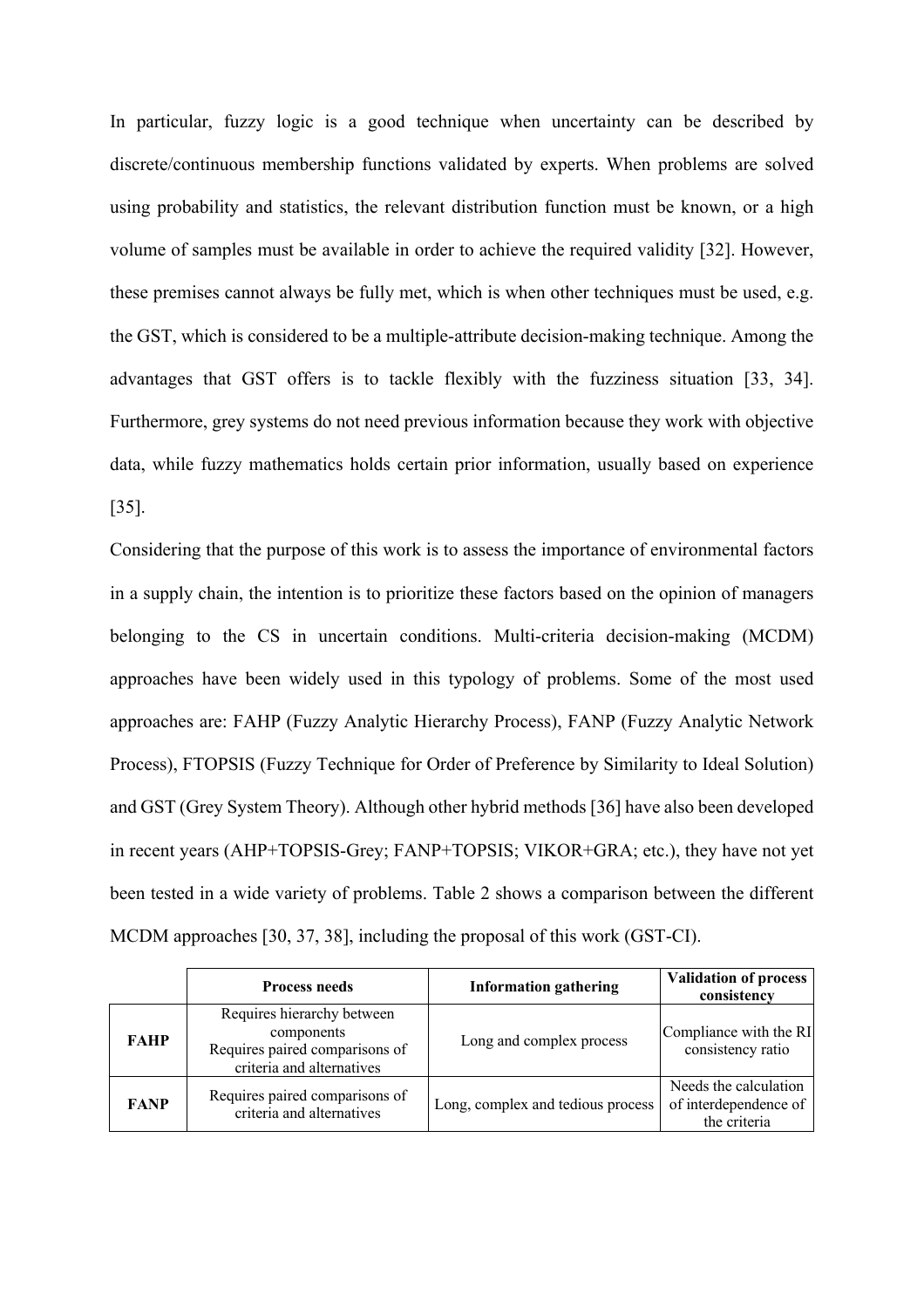| <b>FTOPSIS</b> | It only requires the preferences of<br>each alternative with respect to each<br>sub-criterion and the preferences of<br>each sub-criterion                                                     | Not a long process, slightly<br>complex and not very tedious                                                                                                                                                                                                                      | Does not have a<br>standardized<br>consistency check<br>measure |
|----------------|------------------------------------------------------------------------------------------------------------------------------------------------------------------------------------------------|-----------------------------------------------------------------------------------------------------------------------------------------------------------------------------------------------------------------------------------------------------------------------------------|-----------------------------------------------------------------|
| <b>GST</b>     | Does not require paired comparisons<br>of criteria and alternatives                                                                                                                            | Simple, short and slightly tedious<br>process                                                                                                                                                                                                                                     | Does not need<br>consistency check                              |
| <b>GST-CI</b>  | Does not require paired comparisons<br>of criteria and alternatives<br>Define a probability distribution<br>function to assign uncertainty to the<br>criteria weights in the CI<br>methodology | Simple, short and slightly tedious<br>process<br>The CI part is a bit more tedious<br>because of the simulations of<br>different scenarios and the<br>computation of the alternatives'<br>rankings in each scenario. However,<br>it contributes to having more robust<br>results. | Does not need<br>consistency check                              |

Table 2: Comparison of the different MCDM approaches.

Among the most important characteristics that drive the use of the GST-CI approach are the following: a) Information gathering is a simple, short and slightly tedious process, and only the CI part is a bit more tedious due to the simulations of different scenarios. However, this contributes to having more robust results; b) It does not need a consistency check; c) It does not require paired comparisons of criteria and alternatives. It is necessary to define a probability distribution function to assign uncertainty to the criteria weights in the CI methodology.

Although GST is relatively new and was developed by Deng [39], it has been widely used to solve very diverse problems, where the information obtained by decision-makers or researchers may be partially unknown, uncertain or incomplete [40]. This situation is common in most real systems (economic, social, biological, etc.). Some papers historically reviewed the application of this technique in recent decades [41, 42] and have demonstrated its practical usefulness in many areas (Engineering, Operations Research Management Science, Business Economics, Environmental Sciences Ecology, Mechanics, Mathematics, Materials Science, etc.). Current grey system applications can be classified as evaluation, modeling, prediction, decision-making and control [32]. Dong et al. [43] attempted to introduce a new approach to solve multicriteria decision-making problems under uncertain conditions based on the concept of grey possibility degree and linguistic variables. This technique helps conduct what-if analyses. Wei et al. [44] have used a method based on grey theory to improve the understanding of work-related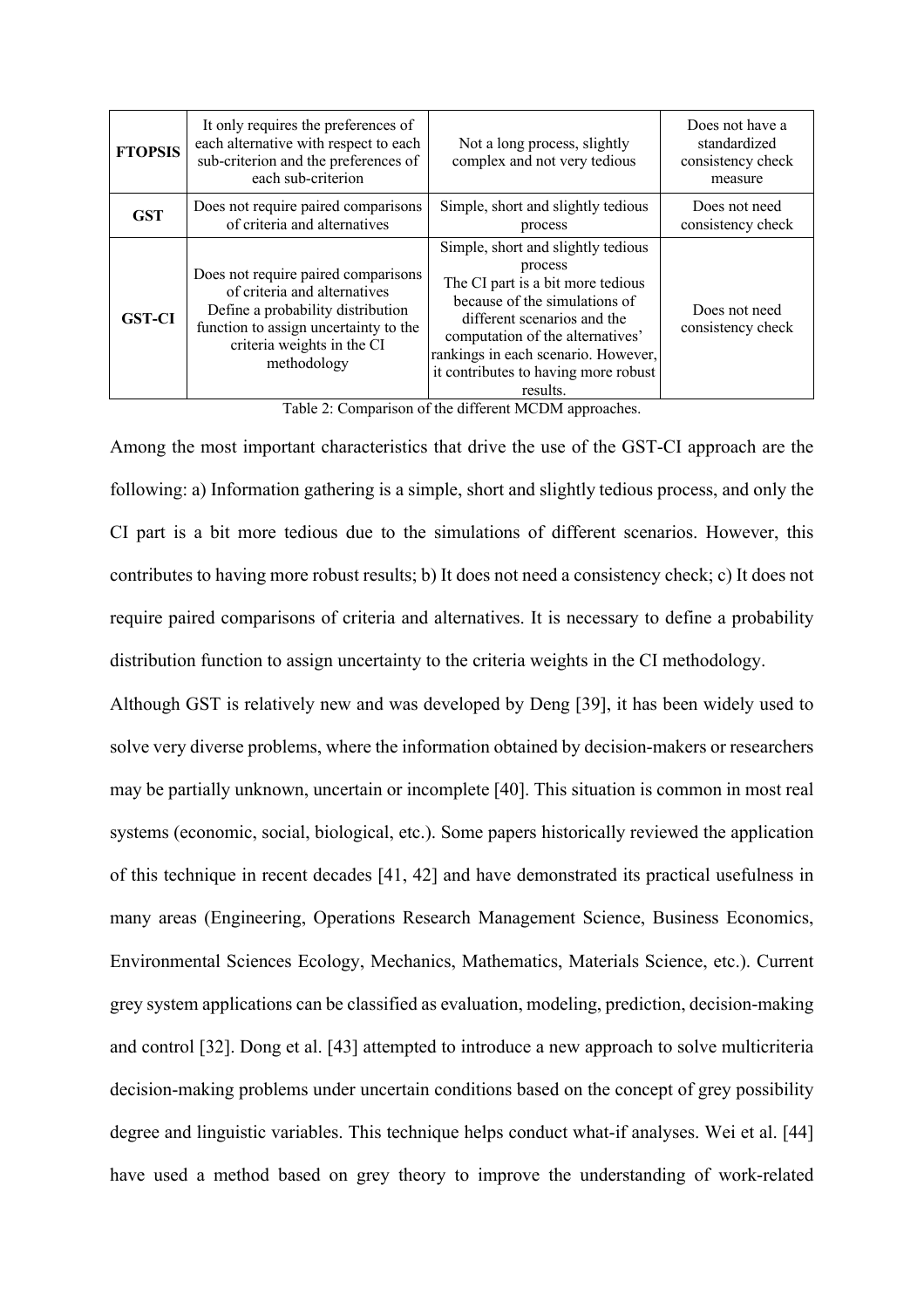accidents and to analyze the dynamic and future situation of work safety in mainland China. Rajesh et al. [45] used an approach combining grey theory and digraph-matrix methodologies for quantifying various supply chain risk mitigation strategies. Kaviani et al. [46] presented a method to measure SC resilience based on a GST approach. Jahantigh et al. [32] developed an integrated approach to prioritize strategic objectives under uncertainty using the balanced scorecard as a reference framework. They combined two methods: focus group interviews as the qualitative method and the GST as the quantitative method. Huang et al. [47] proposed a new method of using the grey system theory to account for uncertainties in a project's start time, completion time, transportation time, as well as cost.

### **3. Research methodology**

The followed process comprised these phases:

- A. Selecting the SC
- B. Creating a working group made up of representatives from each SC component
- C. Determining the importance of factor typologies (criteria weights)
- D. Selecting the environmental factors that affect the SC and their assessment for each criterion
- E. Assessing environmental factors via the GST
- F. Assessing environmental factors via a composite indicator with an uncertainty analysis
- G. Determining the ranking of the main environmental factors for each SC partner

The methodologies involved in phases C, D, E, F and G are further described below.

# **3.1. Evaluating environmental factors by the GST**

In this work, the approach of Jahantigh et al. [32] based on the GST was adapted to obtain a final classification of environmental factors according to their importance.

In the GST, the uncertainty of numerical parameters can be represented using grey numbers. A grey number can be viewed as an interval of values  $[a, \overline{a}]$ , with  $a < \overline{a}$ , meaning that the value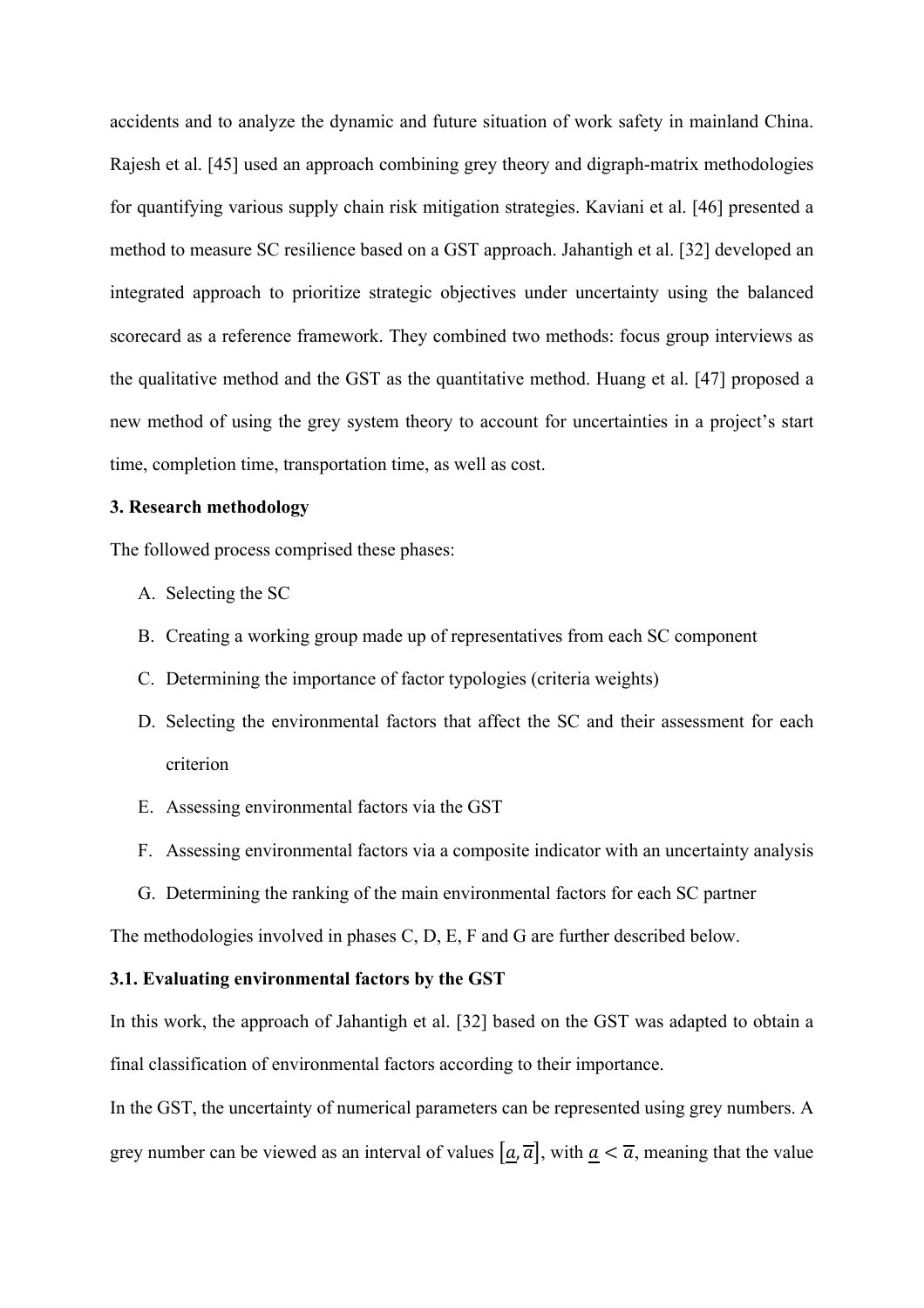of a given numerical parameter is considered to be bound between a and  $\overline{a}$ . In other words, a grey number is not an interval, but an indeterminate number represented by an interval [58]. Grey numbers are usually denoted by prefixing or suffixing the symbol  $\otimes$  to them (or by just this symbol alone), to distinguish them from 'white' numbers (i.e., usual numbers that represent information with no uncertainty). Grey numbers can also be operated by following some stated arithmetical rules (for instance, [48]).

In this study, grey numbers were used to model the uncertainty regarding the qualitative assessments of both the relative importance of the criteria being considered (phase C of the above procedure) and the environmental factors with regards to these criteria (phase D of the above procedure) made by decision-makers. To be precise, this notation was followed:

- ${V_1, ..., V_m}$  denotes the set of *m* environmental factors being assessed.
- $\{Q_1, ..., Q_n\}$  denotes the set of *n* typologies or criteria being considered to evaluate environmental factors.
- $\{D_1, ..., D_p\}$  denotes the set of  $p$  decision-makers or experts that evaluate the criteria and environmental factors.
- $\mathbb{R}^n$   $\otimes w_j^k = \left| w_j^k, w_j^k \right|$  is the grey number that represents the weight given to criterion  $Q_j$  by decision-maker  $D_k$ , for  $j = 1, ..., n, k = 1, ..., p$ .
- $\bullet \quad \otimes G_{ij}^k = \left| G_{ij}^k, G_{ij}^k \right|$  is the grey number that represents the evaluation of the importance of environmental factor  $V_i$  regarding criterion  $Q_j$  made by decision-maker  $D_k$ , for  $i = 1, ..., m$ ,

$$
j = 1, ..., n, k = 1, ..., p.
$$

Grey numbers  $\otimes w_j^k$  and  $\otimes G_{ij}^k$  were obtained by transforming qualitative (i.e., linguistic) evaluations into (grey) numerical information. These grey numbers represent the input data for the evaluation methodology proposed herein.

According to Jahantigh et al. [32], the procedure to be carried out is the following: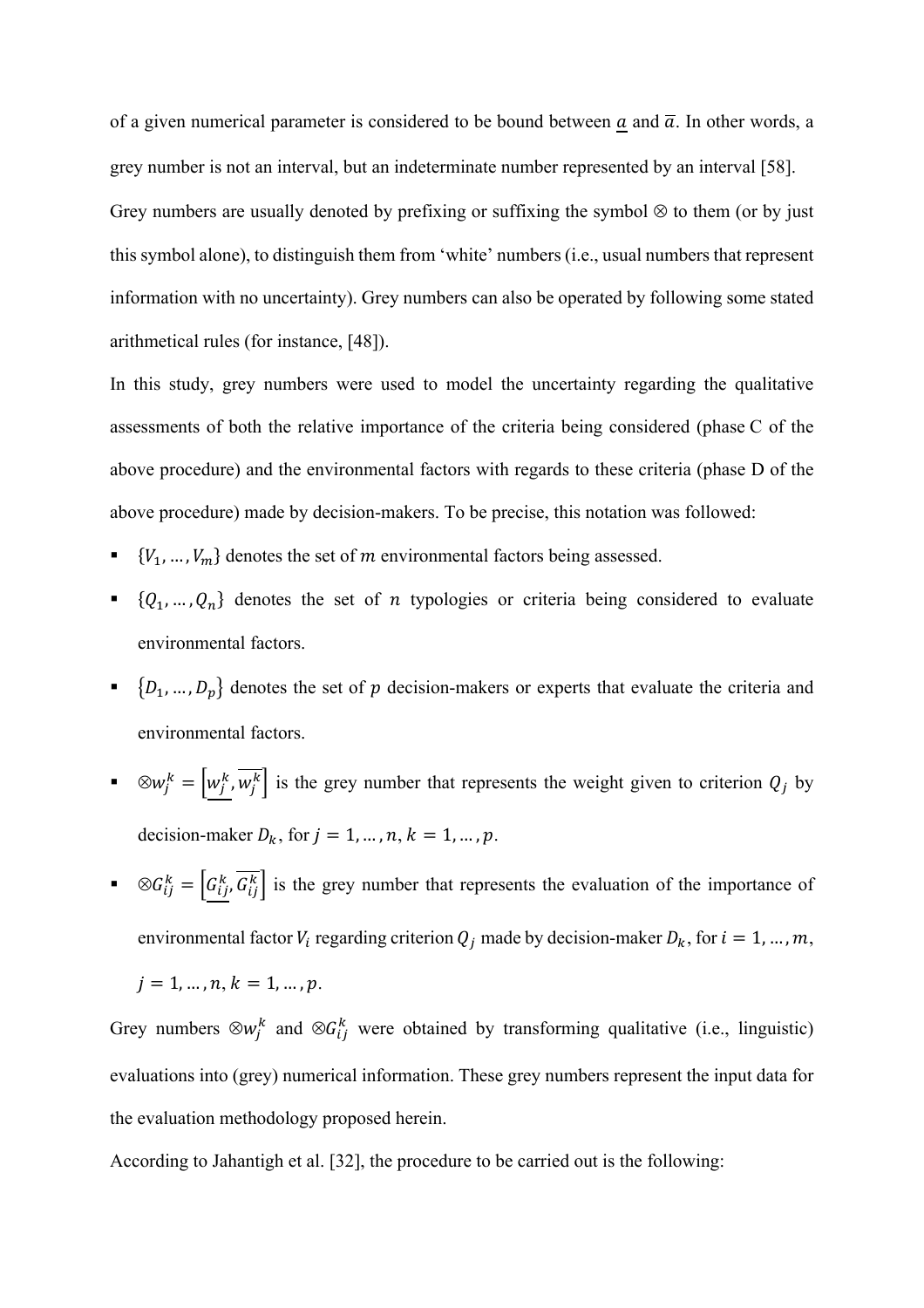Step 1. Determining  $\otimes w_1, ..., \otimes w_n$ , the weight of the *n* typologies being considered, as:

$$
\otimes w_j = \left[\underline{w_j}, \overline{w_j}\right] = \frac{1}{p} \sum_{k=1}^p \otimes w_j^k = \left[\frac{1}{p} \sum_{k=1}^p \underline{w_j^k}, \frac{1}{p} \sum_{k=1}^p \overline{w_j^k}\right],\tag{1}
$$

for all  $j = 1, ..., n$ .

Step 2. Calculating the evaluation or rating of each environmental factor with regards to each factor:

$$
\otimes G_{ij} = \left[ G_{ij}, \overline{G_{ij}} \right] = \frac{1}{p} \sum_{k=1}^{p} \otimes G_{ij}^{k} = \left[ \frac{1}{p} \sum_{k=1}^{p} \frac{G_{ij}^{k}}{p} , \frac{1}{p} \sum_{k=1}^{p} \overline{G_{ij}^{k}} \right],
$$
\n
$$
\text{for all } i = 1, \dots, m \text{ , } j = 1, \dots, n. \tag{2}
$$

Step 3. Normalizing the values  $\otimes G_{ij}$ :

$$
\otimes G_{ij}^* = \left[ \underline{G_{ij}^*}, \overline{G_{ij}^*} \right] = \left[ \frac{G_{ij}}{G_j^{\max}}, \frac{\overline{G_{ij}}}{G_j^{\max}} \right],\tag{3}
$$

where 
$$
G_j^{\max} = \max_i \{ \overline{G_{ij}} \}
$$
, for all  $i = 1, ..., m$ ,  $j = 1, ..., n$ . (4)

The normalized grey numbers  $\otimes G_{ij}^*$  are defined so that they are all included within the interval  $[0,1].$ 

Step 4. Calculating the weighted normalized grey decision matrix  $\left[\otimes N_{ij}\right]_{i=1,\dots,m; j=1,\dots,n}$  as follows:

$$
\otimes N_{ij} = \left[ N_{ij}, \overline{N_{ij}} \right] = \otimes G_{ij}^* \cdot \otimes w_j = \left[ \underline{G_{ij}^*} \cdot \underline{w_j}, \overline{G_{ij}^*} \cdot \overline{w_j} \right],\tag{5}
$$

for all  $i = 1, ..., m, j = 1, ..., n$ .

Step 5. Calculating the ideal referential alternative vector  $\{\otimes V_1^{\max}, ..., \otimes V_n^{\max}\}\$  as:

$$
\otimes V_j^{\max} = \left[\underline{V_j^{\max}}, \overline{V_j^{\max}}\right] = \left[\max_i \left\{\underline{N}_{ij}\right\}, \max_i \left\{\overline{N}_{ij}\right\}\right],\tag{6}
$$

for each  $j = 1, ..., n$ .

Step 6. Calculating the grey possibility degree matrix  $[p_{ij}]_{i=1,\dots,m; j=1,\dots,n}$  as: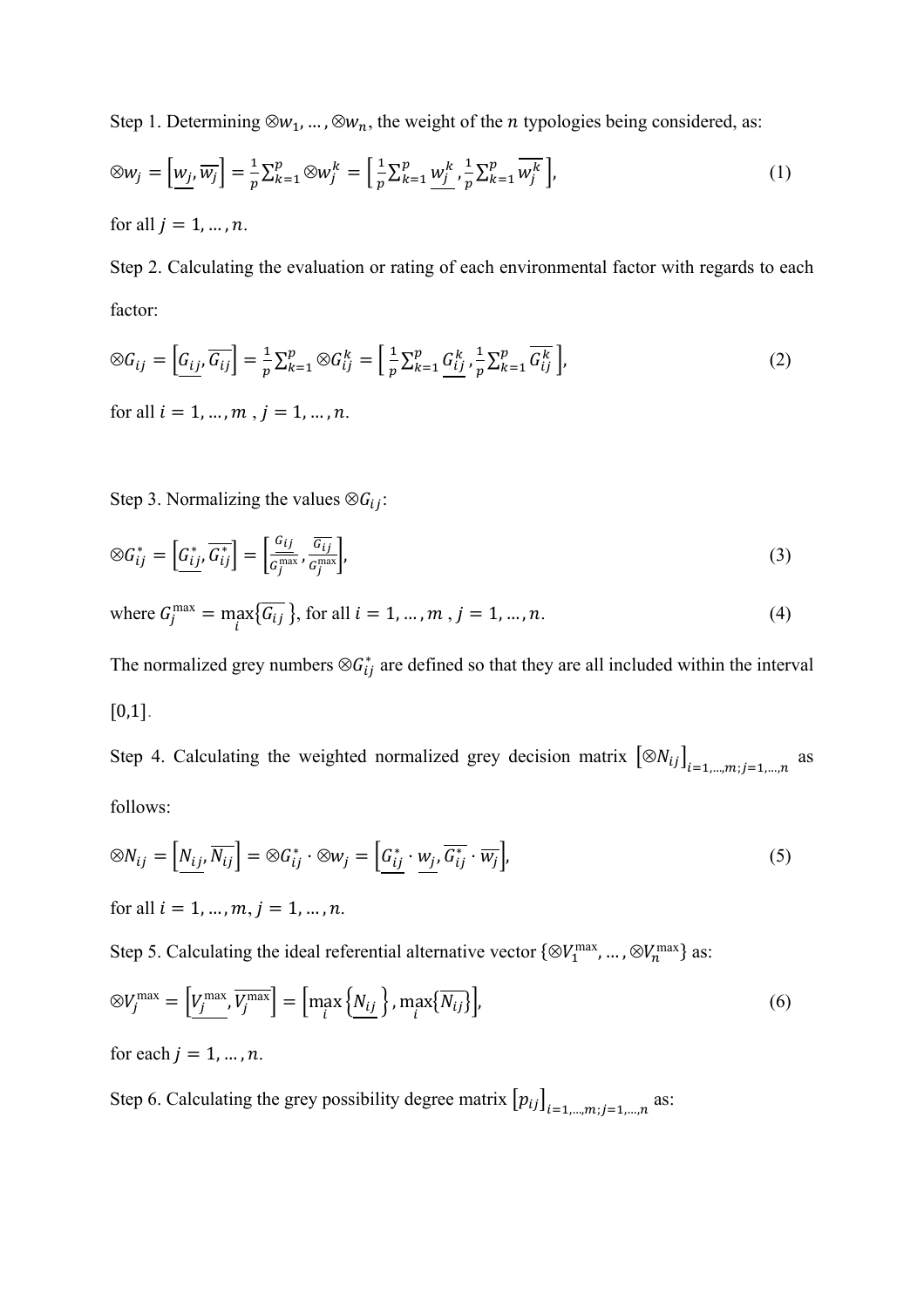$$
p_{ij} = \Pr\left(\otimes N_{ij} \le \otimes V_j^{\max}\right) = \frac{\max\{0,\overline{V_j^{\max}} - N_{ij}\} - \max\{0,\underline{V_j^{\max}} - \overline{N_{ij}}\}}{\left(\overline{N_{ij}} - \underline{N_{ij}}\right) - \left(\overline{V_j^{\max}} - \underline{V_j^{\max}}\right)},\tag{7}
$$

for all  $i = 1, ..., m, j = 1, ..., n$ . Note that  $p_{ij}$  is not a grey number, but it is a white number that expresses the probability of the grey number  $\otimes N_{ij}$  being less than the ideal value  $\otimes V_j^{\max}$ .

Step 7. Finally, calculating the grey possibility degree for each environmental factor  $V_i$  as:

$$
p_i = \frac{1}{n} \sum_{j=1}^n p_{ij},\tag{8}
$$

for each  $i = 1, ..., m$ . The value  $p_i$  measures how the environmental factor  $V_i$  compares against an ideal alternative. The smaller the value  $p_i$  is, the closer  $V_i$  is to being ideal.

Step 8. As a result, the *m* environmental factors can be ranked according to  $p_i$ ; more precisely, the smaller the value  $p_i$ , the higher the rank of the environmental factor  $V_i$ .

# **3.2 Evaluating environmental factors via a composite indicator with an uncertainty analysis**

As a way to complement the results offered by the GST, we propose also processing the information produced by the working group using uncertainty analysis tools for composite indicators. Let's introduce what a composite indicator is and the process to apply an uncertainty analysis to it.

A composite indicator (CI) is a mathematical model aggregation of a selected set of suitably weighted indicators [49]. The model takes the following general expression:

$$
Y = f(X_1, X_2, ..., X_n) = f(X)
$$
\n(9)

where Y is the output factor or CI value, and  $X_i$  are the input factors or indicators that are aggregated using a weighting scheme.

In this study, the goal of the CI construction is to obtain a ranking of the environmental factors by regarding the uncertainty of decision-makers' opinions. The model expression considered in the case study is as follows:

$$
Y_i = w_1 X_{i1} + w_2 X_{i2} + w_3 X_{i3} + w_4 X_{i4} + \cdots w_n X_{in}
$$
\n<sup>(10)</sup>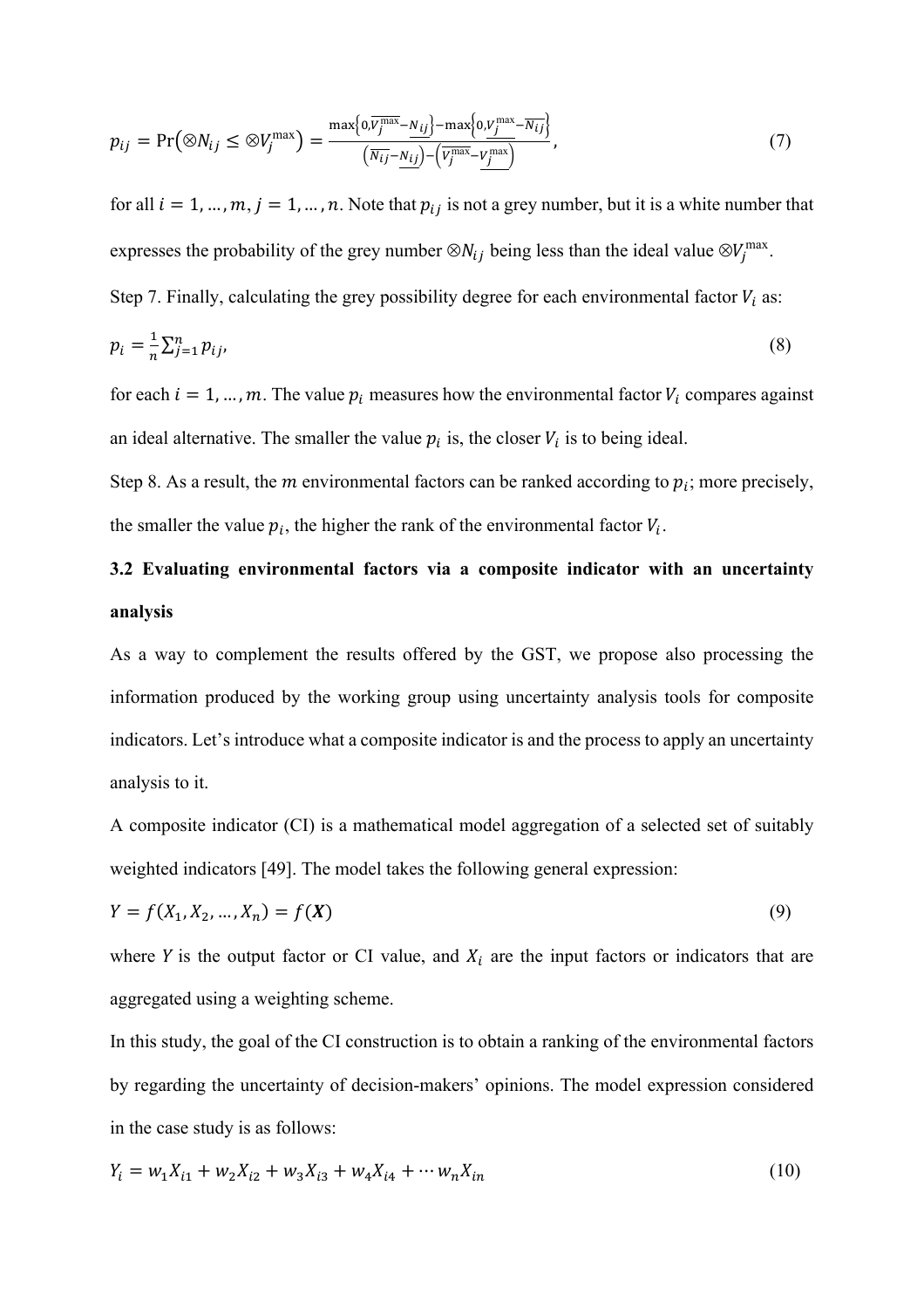where

 $Y_i$  is the CI value for each environmental factor  $i$  ( $i = 1, ..., m$ );

 $w_i$  is the weight given to criterion  $j$  ( $j = 1, ..., n$ ); and

 $X_{ij}$  is the evaluation of the importance of environmental factor *i* regarding criterion *j* made by all the decision-makers  $k$  ( $k = 1, ..., p$ ). The importance  $X_{ij}$  is defined as:

$$
X_{ij} = \sum_{k=1}^{p} \frac{G_{ij}^k + \overline{G}_{ij}^k}{2} \tag{11}
$$

where  $\underline{G}_{ij}^k$  and  $\overline{G}_{ij}^k$  are defined in Section 3.1.

The CI is constructed using linear aggregation by assuming that the values of the indicators  $X_{ij}$ can be compensated among themselves to obtain the CI value for each environmental factor. The most debated problem in constructing composite indicators is the difficulty in properly evaluating the plurality of perspectives and opinions about the relative importance of the indicators. For this reason, the construction of composite indicators should be accompanied by an uncertainty analysis, used as a tool for the quality assessment and robustness of composite indicators to ensure good practices. An uncertainty analysis focuses on how the uncertainty in the factors that affect CI construction propagates through the CI structure and affects the CI value. In this study, evaluating the weight given to each criterion,  $w_i$ , is considered a factor of uncertainty.  $w_i$  is defined by the group of decision-makers as a grey number,  $\otimes w_i$ , which is common for all the environmental factors.

Various methods are available to evaluate CI uncertainty. Here, the Monte Carlo approach was presented and was adapted to our study context, based on performing multiple evaluations of the model by considering uncertainty in the weighting scheme  $w$ . The procedure involved four steps [50]:

1. Assigning a probability density function (pdf) to each weight  $w_i$ . As the grey number represents an interval of values  $[a, \overline{a}]$ , with  $a < \overline{a}$ , which correspond to the least and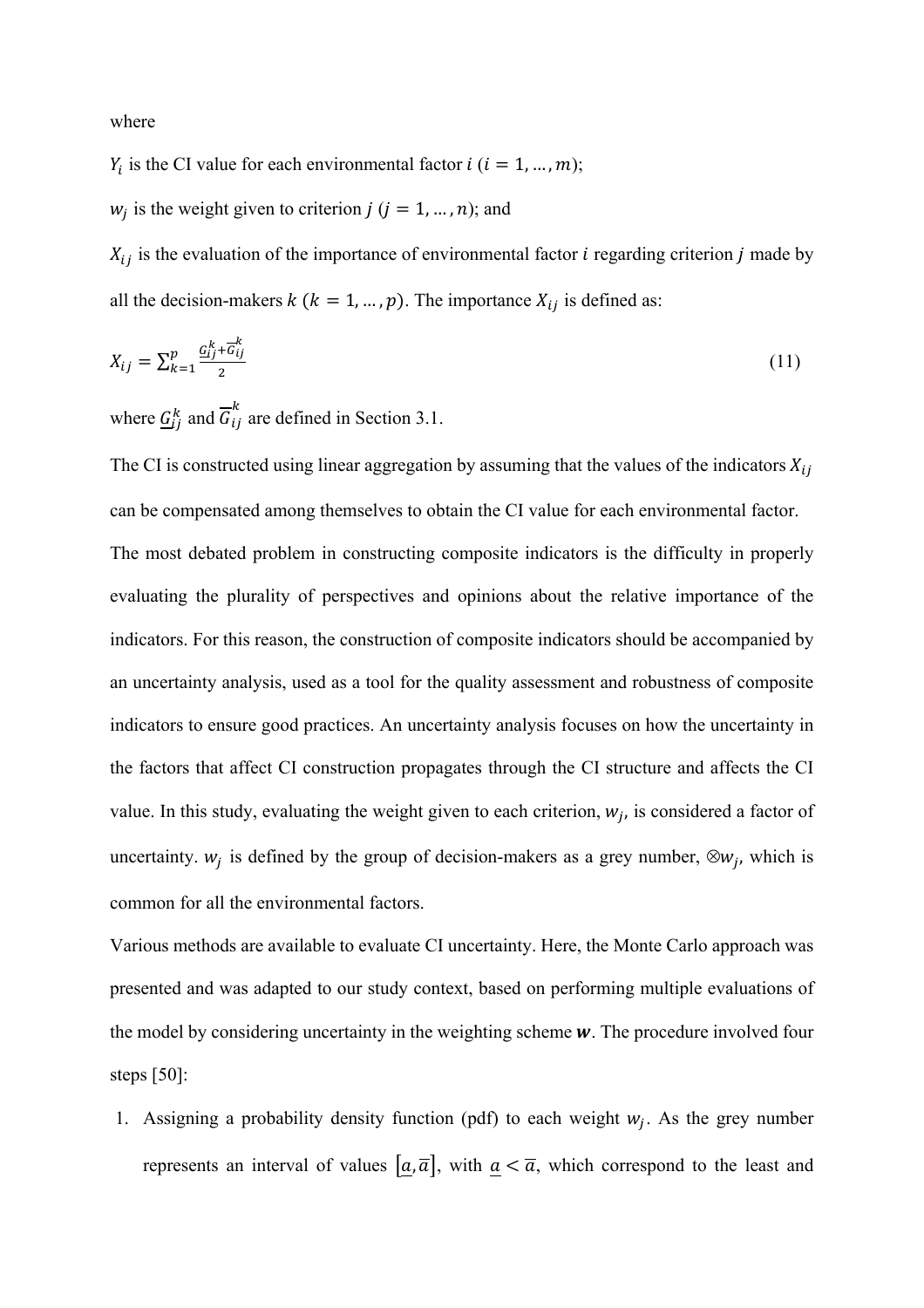greatest importance of each criteria considering the decision-makers' opinions, then the best fitting pdf is the uniform distribution.

2. Randomly generating r combinations of weights  $w^l$ , with  $l = 1, ..., r$  (a set of weights  $w^l := (w_1^l, ..., w_j^l), j = 1, ..., n$ , is called a weight sample).

Samples can be generated by various procedures, such as simple random sampling, stratified sampling, and quasi-random sampling, among others [51]. The use of the quasirandom sampling technique with low-discrepancy sequences is recommended because it has the property of covering a space of dimension  $n$  more uniformly than a sequence of random points does. The formula to compute the sample is defined in [52]. Note that the number of samples is a power of base 2 according to the formula. In addition, the greater the number of simulated samples, the smaller the discrepancy between points. The matrix of weights obtained with the  $r$  weight samples is:

$$
\mathbf{W} := \begin{bmatrix} w_1^1 & \dots & w_j^1 & \dots & w_n^1 \\ \vdots & \vdots & & \vdots \\ w_1^l & \dots & w_j^l & \dots & w_n^l \\ \vdots & & \vdots & & \vdots \\ w_1^r & \dots & w_j^r & \dots & w_n^r \end{bmatrix} \in R^{r \times n}
$$
 (12)

where  $w_j^l$  is the *l*-*th* simulated weight for criterion *j*, with  $l = 1, ..., r$  and  $j = 1, ..., n$ .

3. Evaluating model  $Y$  for each environmental factor  $i$  regarding each weight sample  $w<sup>l</sup>$ , which results in the following matrix:

$$
M := \begin{bmatrix} Y_{1,w} & \cdots & Y_{1,w} & \cdots & Y_{1,w} \\ \vdots & & \vdots & & \vdots \\ Y_{i,w} & \cdots & Y_{i,w} & \cdots & Y_{i,w} \\ \vdots & & \vdots & & \vdots \\ Y_{m,w} & \cdots & Y_{m,w} & \cdots & Y_{m,w} \end{bmatrix} \in R^{m \times r}
$$
 (13)

where  $Y_{i,w}$  is the value of the CI for environmental factor  $i$  ( $i = 1, ..., m$ ) using weight sample  $\mathbf{w}^l \coloneqq \left(w^l_1, \dots, w^l_j\right)$  for  $j = 1, \dots, n$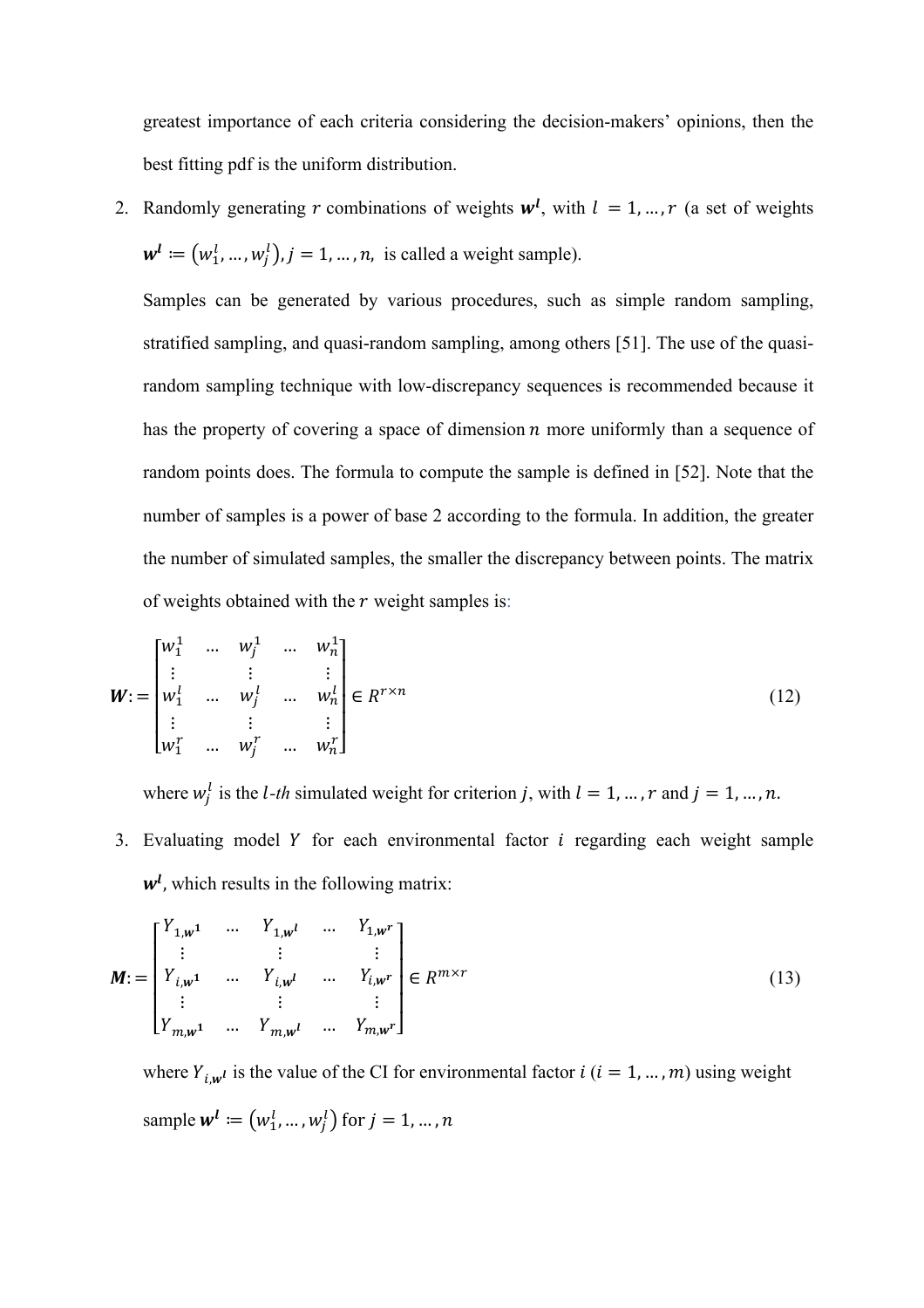4. Analyzing the resulting output vector  $Y^l := \{Y_{1,\mathbf{w}^l}, ..., Y_{m,\mathbf{w}^l}\}\$  with  $l = 1, ..., r$  (the columns of the matrix  $M$ ). The sequence of  $Y<sup>l</sup>$  allows the empirical pdf of output Y to be constructed. The characteristics of the pdf, such as mean, variance and higher order moments, can be estimated at an arbitrary level of precision, which is related to the size of the simulation  $r$ and could be used to make comparisons between environmental factors.

### **4. Case study**

Phase A: Selecting the SC.

For the case study, the SC of a footwear manufacturer located in Alicante (Spain) was selected. This SC can represent a typical case of the Spanish footwear industry.

This sector features fashion and product variety, so product cycles are usually fast, and the intensive pressure for on-time delivery is a critical issue that often causes low quality levels [53]. In order to reduce the SC's complexity and facilitate the meetings of the working group, a four-echelon supply chain was chosen: one supplier of raw materials (liquid silicone and polyurethane foam), the manufacturer, its main distributor and, finally, the customer with the highest sales share, which is a multi-brand footwear store chain. These four partners have been working together for more than 7 years and regularly collaborate in different processes. Specifically, it was the manufacturer who chose the rest of the supply chain partners to participate in the case study.

Phase B: Creating a working group consisting of representatives from each SC partner.

After a round of meetings held with the four companies in the SC, a decision was made to form a working group with only two individuals to represent each partner — eight people in all. All these individuals hold tactical/strategic positions (sales manager and process manager, or their equivalent) and have ample experience in the footwear sector.

Phase C: Determining the importance of factor typologies (criteria weights).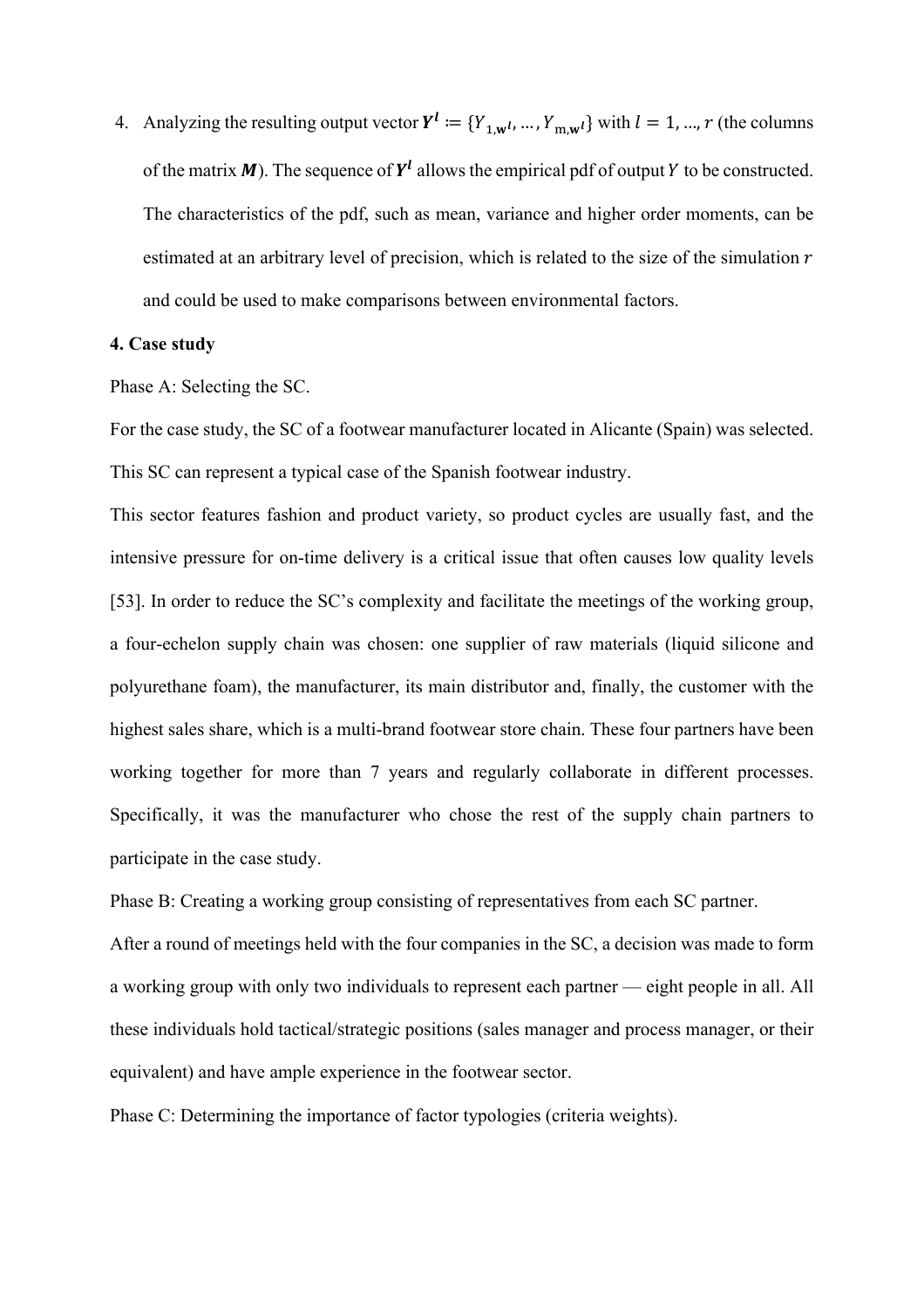After defining the working group, three face-to-face meetings were held. The first meeting focused on the purpose of the study to be conducted and the methodology to be pursued. At the second meeting, the working group discussed and selected the environmental factors that, in the group's opinion, could bring more uncertainty to the SC. To facilitate the definition and selection of these factors, a list with a set of factors was shown to the working group. This list had been previously prepared after reviewing different sources trying to obtain a vision that encompasses both the general view (global footwear industry) and the local view (region and country). Some of the factors compiled with the global vision were [54, 55]: E-commerce; social media; sustainability and corporate social responsibility; eco footwear; trade agreements; technological developments; ageing factors in the design of products for seniors; personalization; consumer awareness; trend spotting; three-dimensional printing; and market regulation. These factors were checked by reviewing the sources focused on the local vision [56, 57, 58]: new technologies; online sales channel; strong competition in price; flexibility, sustainable innovation; renewable materials; globalization; and productivity increase. After showing this set of factors to the working group, fifteen environmental factors were initially defined that were later grouped into four large typologies to cover the aspects of the micro- and macroenvironment: marketplace (globalization, fashion trends, raw materials price, changing taste of consumers, and recycling); government (tax increase, new hiring policies, and environmental regulation); social changes (environmental awareness, fair trade, and influence of social networks) and technological changes (3D-printing, smart footwear, productivity increase with new processes, and new materials or substitutes). Since some of these environmental factors may have a different interpretation depending on the context, the following factors are described in more detail:

- Tax increase: This was defined by the working group as an environmental factor because local or national governments can increase them at any time and companies do not have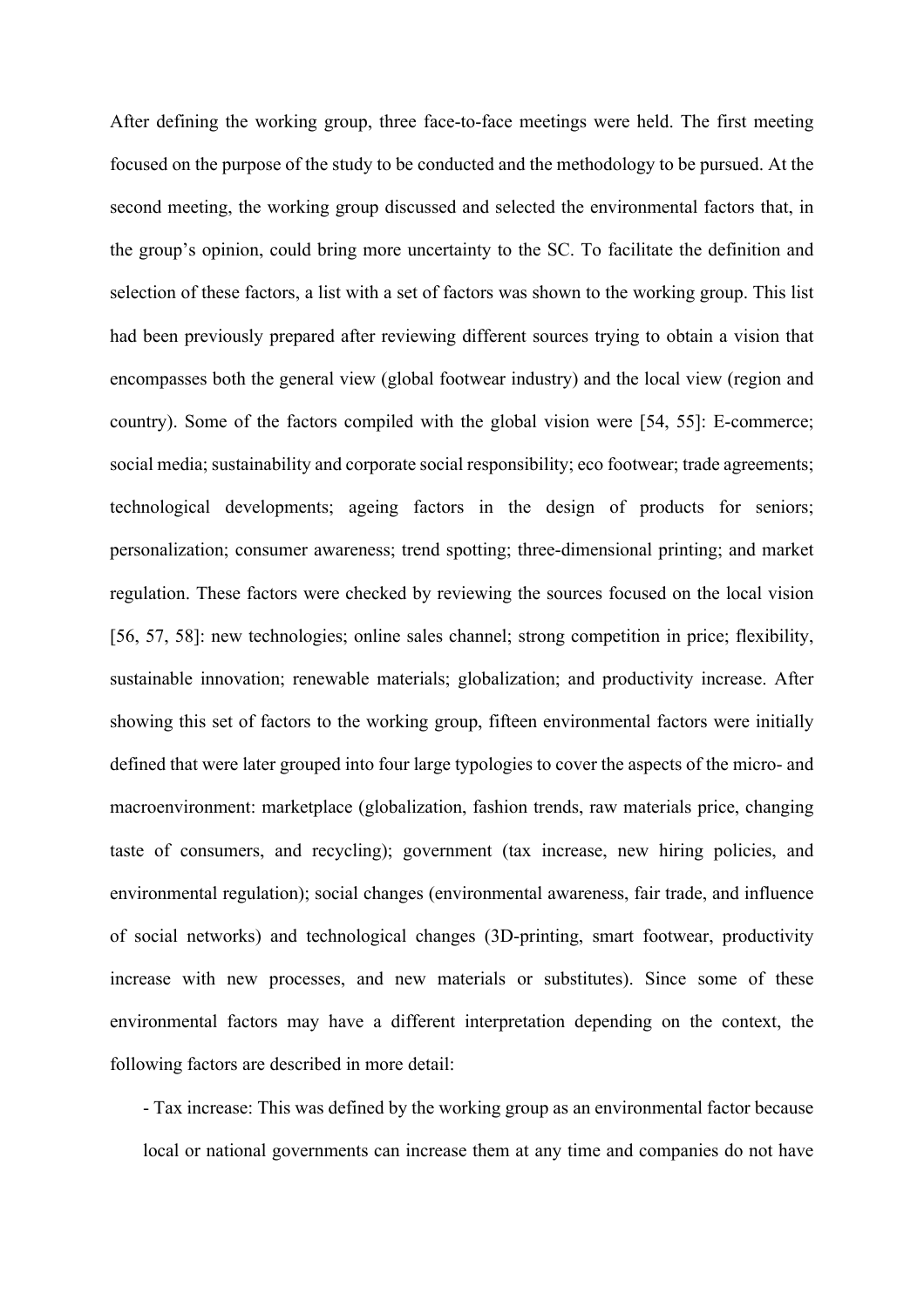the capacity to influence these decisions. Examples include the taxes paid for the generation of waste from processes, materials, packaging, etc. and taxes for the use of nonrenewable energy sources.

- Changing taste of consumer: This was pointed out by the working group as an environmental factor relative to the marketplace that directly influences the materials or raw material used, the manufacturing process, the design, etc. For example, new colors, models and intelligent materials force companies to modify their manufacturing processes to adapt them to these consumer trends. This factor implies a high degree of uncertainty in the footwear sector that affects decisions related to investments in process improvement, design of new collections and replacement of old ones, etc.

- Productivity increase: This factor was included because Spanish manufacturing companies consider that it has a direct influence on competitiveness in the sector, especially in pricing, design of manufacturing processes, machinery, etc. However, after the analysis carried out in the work, it has been possible to confirm (see Table 10) that it occupies the last place in the ranking of factors once they have been prioritized.

Finally, at the third meeting, the importance of the four types of environmental factors (criteria weights) was determined. To this end, the individual judgment of each working group member was collected. To take into account the uncertainty of these trials, a questionnaire was employed using grey numbers. Table 3 shows the scale used to establish the weight of the factor typologies (criteria weights). Table 4 shows the opinions of all the working group members for each criterion, along with the obtained results (Section 3.1, Step 1).

| Scale             |             | $\otimes$ W |
|-------------------|-------------|-------------|
| (V <sub>L</sub> ) | Very low    | [0.0, 0.1]  |
| (L)               | Low         | [0.1, 0.3]  |
| (ML)              | Medium low  | [0.3, 0.4]  |
| (M)               | Medium      | [0.4, 0.6]  |
| (MH)              | Medium high | [0.6, 0.7]  |
| (H)               | High        | [0.7, 0.9]  |
| VH)               | Very high   | [0.9, 1.0]  |

Table 3: The scale for establishing criteria weights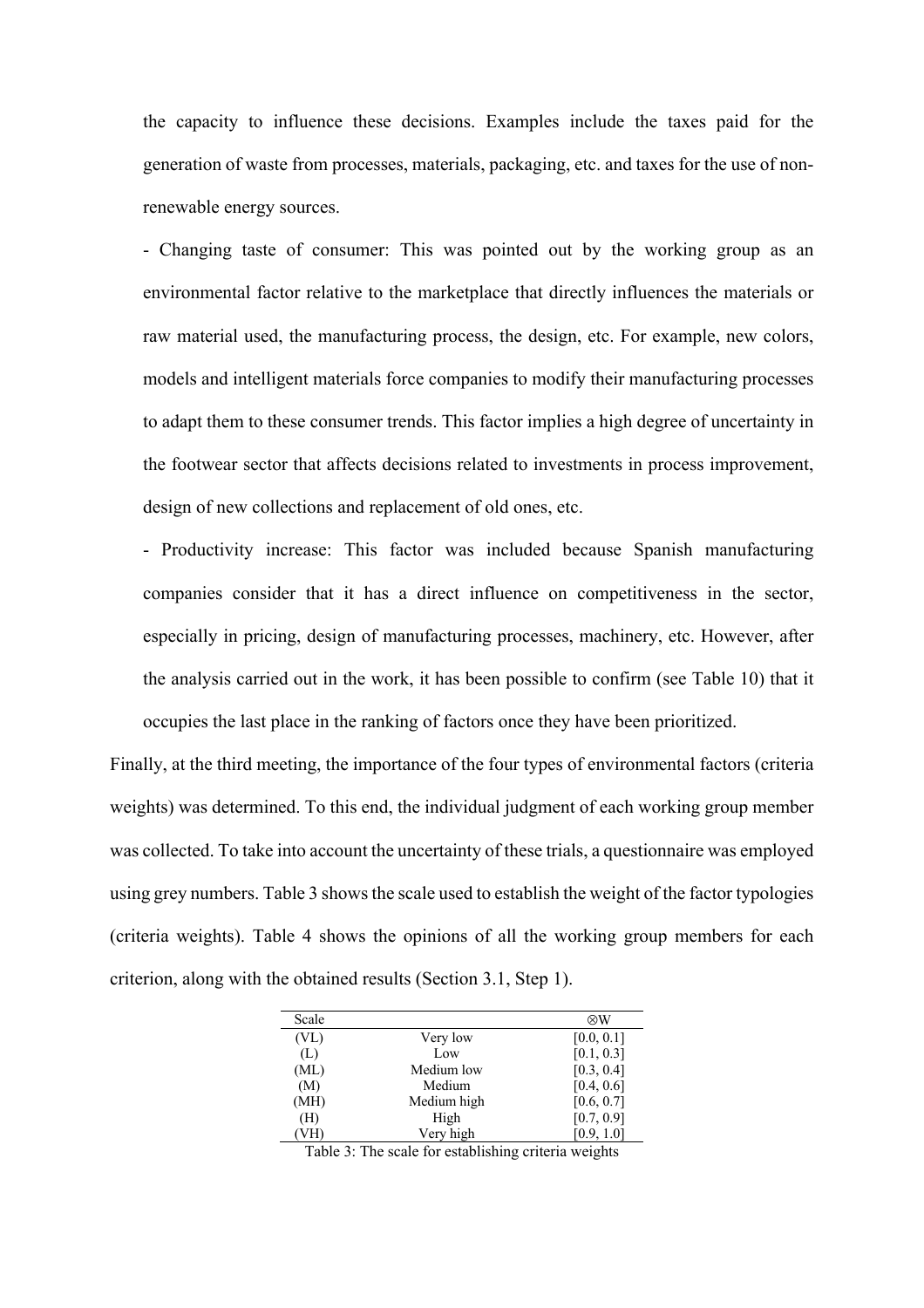|           |                           |    | Supplier |    | Manufacturer |    | Distributor |    | Customer |                |
|-----------|---------------------------|----|----------|----|--------------|----|-------------|----|----------|----------------|
|           | Criteria                  | K1 | $K_2$    | K3 | $K_4$        | K5 | $K_6$       | K7 | Kя       | Grey number    |
| <b>MK</b> | Marketplace               | VH |          | VН | VН           | Н  | Н           | VН | VH       | [0.825, 0.962] |
| GV        | Government                | VH |          | VH | VН           | H  | Н           | M  | М        | [0.700, 0.862] |
| <b>SC</b> | Social Changes            |    | VL       | VH | М            |    | VI.         | H  | М        | [0.325, 0.487] |
| TC        | Technological Changes     | VН | VH       | VH | Н            | МL | М           |    |          | [0.537, 0.687] |
|           | Table 4: Criteria weights |    |          |    |              |    |             |    |          |                |

Table 4: Criteria weights

Phase D: Selecting the environmental factors that affect the SC and their evaluation for each criterion

Fifteen environmental factors were initially defined. However, in the second round, some of these factors were questioned by various members of the working group. After analyzing each factor one-by-one, the working group concluded that working with fifteen factors could be excessive, taking into account that some factors were only defended by one or two members of the working group. Therefore, after several rounds of discussion, only those factors with the highest consensus were considered for the case study, which gave 10 factors in all (Table 5). The numbering of the factors in Table 5 indicates neither order nor priority.

| $N^{\rm o}$ | Factor                       |  |
|-------------|------------------------------|--|
| (1)         | 3D-Printing                  |  |
| (2)         | Recycling                    |  |
| (3)         | Environmental regulation     |  |
| (4)         | Changing taste of consumers  |  |
| (5)         | <b>Tax Increase</b>          |  |
| (6)         | Productivity increase        |  |
| (7)         | New materials or substitutes |  |
| (8)         | Environmental awareness      |  |
| (9)         | Raw materials price          |  |
| ' 10        | Globalization                |  |
| $-1$        | .  .                         |  |

Table 5: The factors selected by the working group

Then, each factor was ranked according to all four factor typologies (criteria). To this end, each member answered an individual questionnaire using the scale in Table 6 based on linguistic variables and turned into grey numbers, according to that explained in Section 3.1 (Step 2). All the collected information is outlined in Table 7, along with the aggregated assessment of each factor per criterion.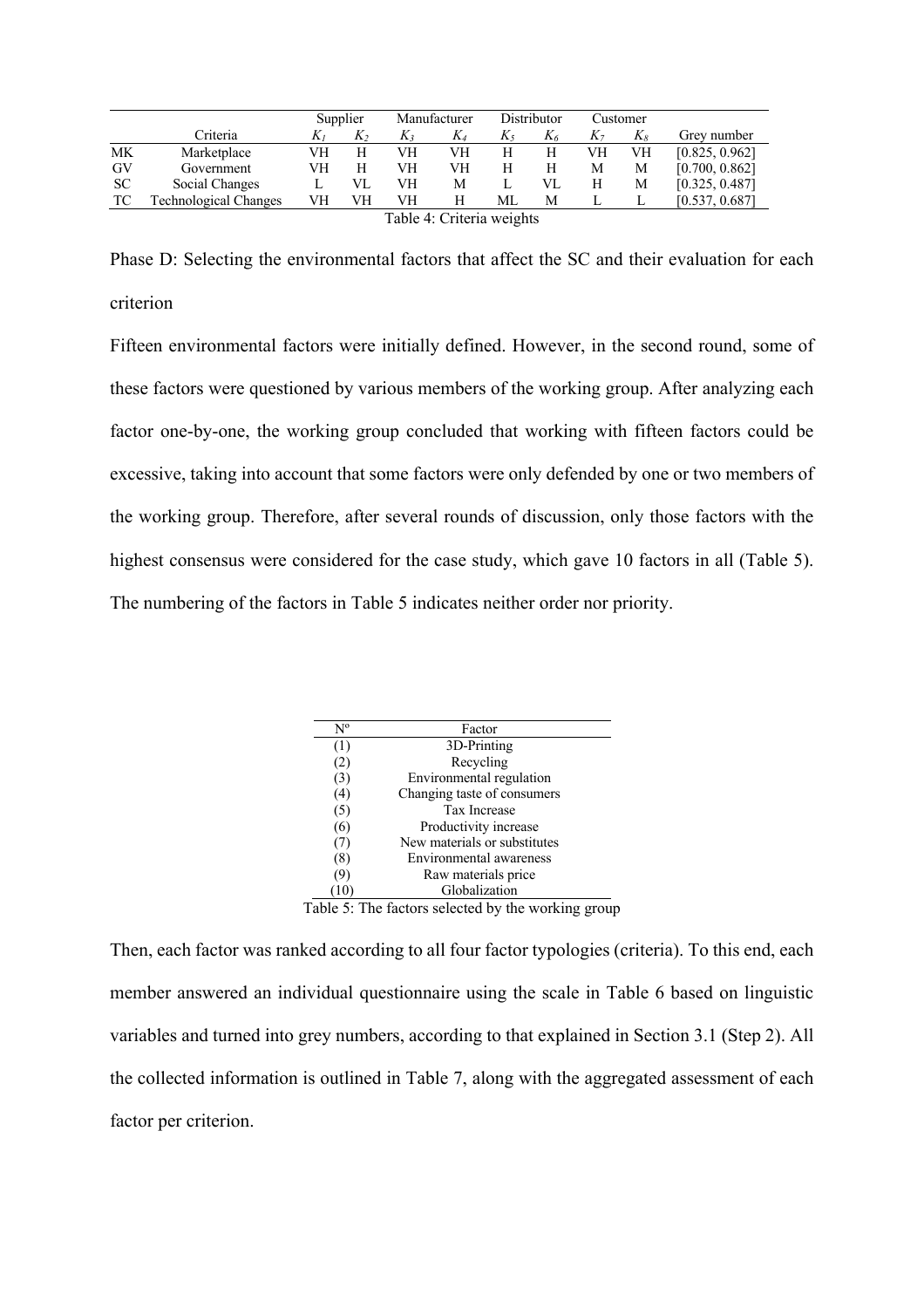| Scale |             | ⊗W      |
|-------|-------------|---------|
| (VP)  | Very poor   | [0, 1]  |
| (P)   | Poor        | [1, 3]  |
| (MP)  | Medium poor | [3, 4]  |
| (F)   | Fair        | [4, 6]  |
| (MG)  | Medium good | [6, 7]  |
| (G)   | Good        | [7, 9]  |
| (VG)  | Very good   | [9, 10] |

Table 6: Scale to assess the importance of each factor according to the different criteria

| Factors      |            |                           | Supplier                  |                           | Manufacturer              |                           | Distributor                                      |                           | Customer                  |                  |
|--------------|------------|---------------------------|---------------------------|---------------------------|---------------------------|---------------------------|--------------------------------------------------|---------------------------|---------------------------|------------------|
| $V_i$        | Criteria   | $K_I$                     | $K_2$                     | $K_3$                     | $K_4$                     | $K_5$                     | $K_6$                                            | $K_7$                     | $K_8$                     | $\otimes G_{ij}$ |
|              |            |                           |                           |                           |                           |                           |                                                  |                           |                           |                  |
| $V_1$        | MK         | MG                        | $\overline{\mathrm{F}}$   | $\mathbf G$               | VG                        | $\overline{F}$            | MP                                               | MP                        | MP                        | [4.875, 6.250]   |
|              | GV         | $\, {\bf P}$              | ${\bf P}$                 | <b>MP</b>                 | $\, {\bf P}$              | <b>MP</b>                 | ${\bf P}$                                        | ${\bf P}$                 | $\boldsymbol{\mathrm{F}}$ | [1.875, 3.625]   |
|              | <b>SC</b>  | $\, {\bf P}$              | ${\bf P}$                 | ${\bf P}$                 | <b>MP</b>                 | ${\bf P}$                 | ${\bf P}$                                        | <b>MP</b>                 | ${\bf P}$                 | [1.500, 3.250]   |
|              | <b>TC</b>  | VG                        | G                         | VG                        | VG                        | VG                        | VG                                               | ${\bf G}$                 | G                         | [8.250, 9.625]   |
| $\rm V_2$    | MK         | ${\bf G}$                 | G                         | ${\bf G}$                 | VG                        | $\mathbf G$               | VG                                               | ${\bf G}$                 | ${\bf G}$                 | [7.500, 9.250]   |
|              | GV         | ${\bf G}$                 | VG                        | VG                        | ${\bf G}$                 | $\mathbf G$               | MG                                               | MG                        | MG                        | [7.125, 8.500]   |
|              | SC         | $\rm MG$                  | G                         | VG                        | ${\bf G}$                 | VG                        | VG                                               | $\boldsymbol{\mathrm{F}}$ | $\mathsf G$               | [7.250, 8.750]   |
|              | TC         | $\rm MG$                  | MG                        | G                         | G                         | ${\rm VG}$                | G                                                | G                         | MG                        | [6.875, 8.375]   |
| $\rm V_3$    | MK         | $\mathbf F$               | $\boldsymbol{\mathrm{F}}$ | ${\bf F}$                 | ${\bf G}$                 | MG                        | $\boldsymbol{\mathrm{F}}$                        | $\mathbf{F}$              | $\boldsymbol{\mathrm{F}}$ | [4.625, 6.500]   |
|              | ${\rm GV}$ | ${\rm VG}$                | VG                        | VG                        | VG                        | G                         | ${\bf G}$                                        | MG                        | $\boldsymbol{\mathrm{F}}$ | [7.500, 8.875]   |
|              | SC         | G                         | MG                        | $\boldsymbol{\mathrm{F}}$ | $\mathbf F$               | $\boldsymbol{\mathrm{F}}$ | MG                                               | $\boldsymbol{\mathrm{F}}$ | $\boldsymbol{\mathrm{F}}$ | [4.875, 6.625]   |
|              | TC         | $\mathbf F$               | $\mathbf{F}$              | G                         | G                         | F                         | $\boldsymbol{\mathrm{F}}$                        | MG                        | F                         | [5.000, 6.875]   |
| $V_4$        | <b>MK</b>  | $\mathbf G$               | G                         | G                         | MG                        | $\mathbf G$               | G                                                | ${\bf G}$                 | ${\bf G}$                 | [6.875, 8.750]   |
|              | GV         | ${\bf P}$                 | <b>VP</b>                 | ${\bf P}$                 | ${\bf P}$                 | <b>VP</b>                 | <b>VP</b>                                        | ${\bf P}$                 | <b>VP</b>                 | [0.500, 2.000]   |
|              | <b>SC</b>  | $\mathbf F$               | MG                        | $\mathbf G$               | $\mathbf G$               | MG                        | MG                                               | $\mathbf F$               | MG                        | [5.750, 7.250]   |
|              | TC         | $\mathbf F$               | $\boldsymbol{\mathrm{F}}$ | MP                        | $\mathbf F$               | MG                        | $\boldsymbol{\mathrm{F}}$                        | MG                        | MG                        | [4.625, 6.125]   |
| $V_5$        | MK         | $\mathbf P$               | $\, {\bf P}$              | ${\bf P}$                 | <b>MP</b>                 | $\, {\bf p}$              | ${\bf P}$                                        | ${\bf P}$                 | MP                        | [1.500, 3.250]   |
|              | GV         | VG                        | VG                        | VG                        | VG                        | VG                        | G                                                | VG                        | VG                        | [8.750, 9.875]   |
|              | <b>SC</b>  | <b>VP</b>                 | <b>VP</b>                 | ${\bf P}$                 | $\mathbf{P}$              | <b>VP</b>                 | $\mathbf{P}$                                     | $\mathbf{P}$              | ${\bf P}$                 | [0.625, 2.250]   |
|              | TC         | $\, {\bf P}$              | <b>VP</b>                 | <b>VP</b>                 | <b>VP</b>                 | <b>VP</b>                 | <b>VP</b>                                        | <b>VP</b>                 | <b>VP</b>                 | [0.125, 1.125]   |
| $V_6$        | MK         | ${\bf P}$                 | ${\bf P}$                 | ${\bf P}$                 | ${\bf P}$                 | $\, {\bf p}$              | ${\bf P}$                                        | ${\bf P}$                 | ${\bf P}$                 | [1.000, 3.000]   |
|              | GV         | <b>VP</b>                 | <b>VP</b>                 | <b>VP</b>                 | ${\bf P}$                 | <b>VP</b>                 | $\ensuremath{\mathbf{V}}\ensuremath{\mathbf{P}}$ | $\mathbf{P}$              | <b>VP</b>                 | [0.250, 1.500]   |
|              | SC         | <b>VP</b>                 | <b>VP</b>                 | ${\bf P}$                 | <b>VP</b>                 | <b>VP</b>                 | <b>VP</b>                                        | <b>VP</b>                 | ${\bf P}$                 | [0.250, 1.500]   |
|              | TC         | ${\bf G}$                 | G                         | VG                        | VG                        | VG                        | VG                                               | ${\bf G}$                 | VG                        | [8.250, 9.625]   |
| $\rm V_7$    | MK         | G                         | G                         | VG                        | VG                        | G                         | ${\bf G}$                                        | ${\bf G}$                 | G                         | [7.500, 9.250]   |
|              | GV         | $\rm F$                   | $\mathbf{F}$              | $\boldsymbol{\mathrm{F}}$ | <b>MP</b>                 | $\mathbf{F}$              | MP                                               | MP                        | $\boldsymbol{\mathrm{F}}$ | [3.625, 5.250]   |
|              | <b>SC</b>  | MG                        | G                         | $\mathsf G$               | ${\bf G}$                 | G                         | ${\bf G}$                                        | VG                        | ${\bf G}$                 | [7.125, 8.875]   |
|              | TC         | VG                        | VG                        | VG                        | VG                        | $\mathbf G$               | G                                                | VG                        | VG                        | [8.500, 9.750]   |
| $\rm V_8$    | MK         | $\mathbf F$               | <b>MP</b>                 | MP                        | $\mathbf F$               | $\rm F$                   | $\mathbf F$                                      | MG                        | $\boldsymbol{\mathrm{F}}$ | [4.000, 5.625]   |
|              | GV         | ${\bf G}$                 | ${\bf G}$                 | ${\bf G}$                 | ${\bf G}$                 | ${\bf G}$                 | VG                                               | VG                        | ${\bf G}$                 | [7.500, 9.250]   |
|              | <b>SC</b>  | G                         | VG                        | ${\bf G}$                 | VG                        | VG                        | VG                                               | VG                        | ${\bf G}$                 | [8.250, 9.625]   |
|              | <b>TC</b>  | G                         | MG                        | MG                        | MG                        | ${\bf G}$                 | ${\bf F}$                                        | ${\bf G}$                 | MG                        | [6.125, 7.625]   |
| $V_9$        | MK         | G                         | ${\bf G}$                 | ${\bf G}$                 | G                         | G                         | ${\bf G}$                                        | MG                        | G                         | [6.875, 8.750]   |
|              | GV         | ${\bf G}$                 | G                         | VG                        | G                         | G                         | MG                                               | G                         | G                         | [7.125, 8.875]   |
|              | SC         | ${\bf P}$                 | MG                        | ${\sf MP}$                | ${\bf P}$                 | ${\bf P}$                 | ${\bf P}$                                        | ${\bf P}$                 | MP                        | [2.125, 3.750]   |
|              | TC         | ${\bf P}$                 | ${\bf P}$                 | ${\bf P}$                 | ${\bf P}$                 | ${\bf P}$                 | ${\bf P}$                                        | ${\bf P}$                 | ${\bf P}$                 | [1.000, 3.000]   |
|              | MK         |                           |                           |                           |                           |                           |                                                  |                           |                           |                  |
| $\rm V_{10}$ |            | ${\bf G}$                 | G                         | VG                        | VG                        | ${\bf G}$                 | VG                                               | MG                        | ${\bf G}$                 | [7.625, 9.125]   |
|              | ${\rm GV}$ | $\mathbf F$               | MG                        | ${\bf G}$                 | $\boldsymbol{\mathrm{F}}$ | $\mathbf F$               | $\boldsymbol{\mathrm{F}}$                        | $\boldsymbol{\mathrm{F}}$ | <b>MP</b>                 | [4.500, 6.250]   |
|              | SC         | $\rm MG$                  | ${\bf G}$                 | $\mathsf G$               | ${\bf G}$                 | MG                        | MG                                               | MG                        | MG                        | [6.375, 7.750]   |
|              | TC         | $\boldsymbol{\mathrm{F}}$ | $\mathbf F$               | MG                        | MG                        | $\boldsymbol{\mathrm{F}}$ | G                                                | $\boldsymbol{\mathrm{F}}$ | MP                        | [4.750, 6.375]   |

Table 7: Aggregated assessment of each factor per criterion

Phase E: Assessing environmental factors by the GST

In order to assess the importance of each environmental factor, it is compulsory to construct the normalized grey weighted matrix (Section 3.1, Steps 3, 4 and 5) and to obtain positive optimal alternatives first (Table 8).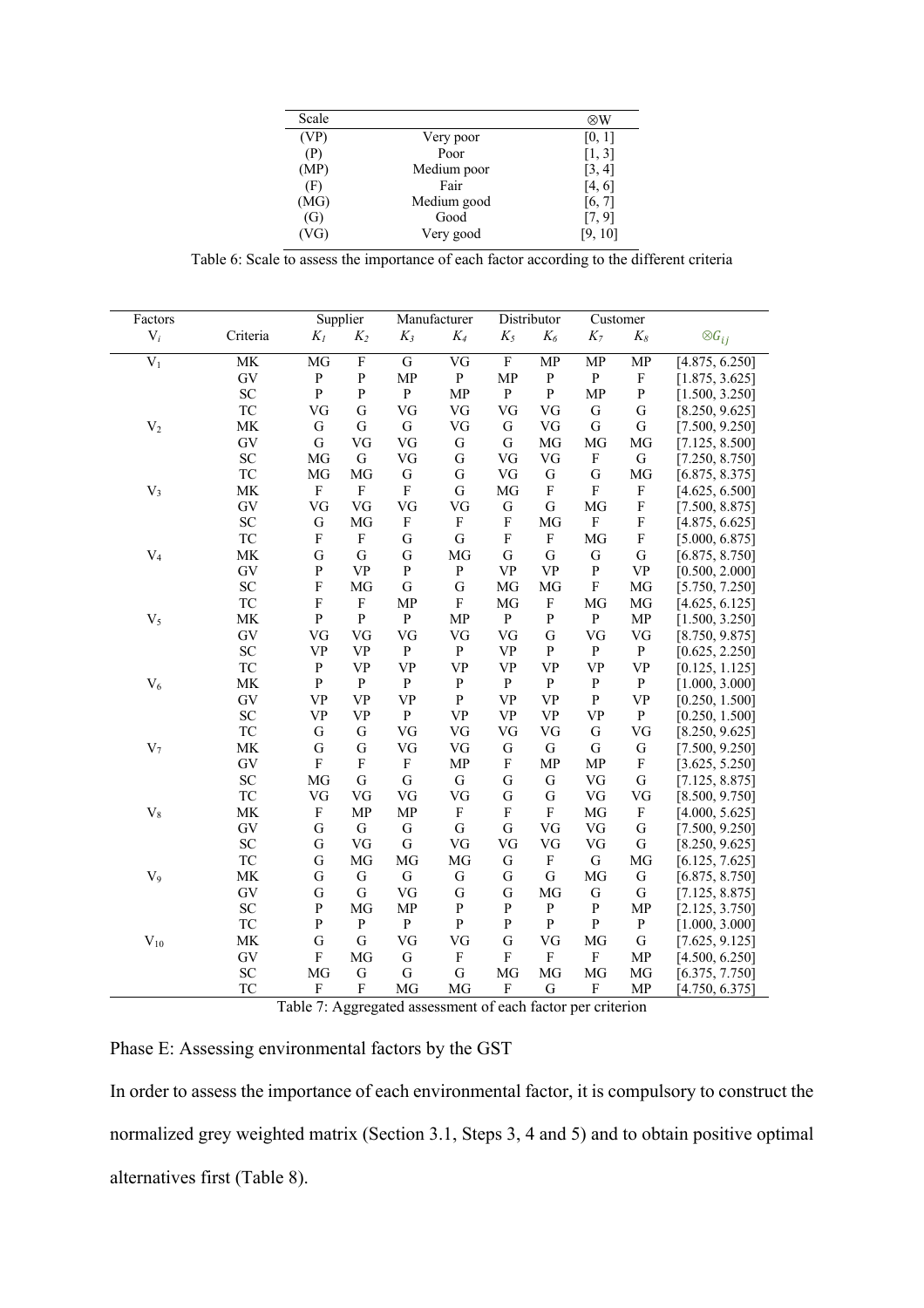| $\otimes N_{ij}$     | MK.              | GV               | SC               | TC               |
|----------------------|------------------|------------------|------------------|------------------|
| $V_1$                | [0.4347, 0.6503] | [0.1329, 0.3166] | [0.0506, 0.1646] | [0.4548, 0.6786] |
| $\rm V_2$            | [0.6689, 0.9625] | [0.5050, 0.7424] | [0.2448, 0.4431] | [0.3780, 0.5905] |
| $V_3$                | [0.4125, 0.6763] | [0.5316, 0.7751] | [0.1646, 0.3355] | [0.2756, 0.4847] |
| $\rm V_4$            | [0.6131, 0.9104] | [0.0354, 0.1746] | [0.1941, 0.3672] | [0.2549, 0.4318] |
| $V_5$                | [0.1337, 0.3381] | [0.6202, 0.8625] | [0.0211, 0.1139] | [0.0068, 0.0881] |
| $\rm V_6$            | [0.0891, 0.3121] | [0.0177, 0.1310] | [0.0084, 0.0759] | [0.4548, 0.6786] |
| V7                   | [0.6689, 0.9625] | [0.2569, 0.4585] | [0.2405, 0.4495] | [0.4685, 0.6875] |
| $V_8$                | [0.3567, 0.5853] | [0.5316, 0.8079] | [0.2785, 0.4875] | [0.3376, 0.5376] |
| V9                   | [0.6131, 0.9104] | [0.5050, 0.7751] | [0.0717, 0.1899] | [0.0551, 0.2115] |
| $\rm V_{10}$         | [0.6800, 0.9494] | [0.3189, 0.5458] | [0.2152, 0.3925] | [0.2618, 0.4495] |
| $\otimes V_i^{\max}$ | [0.6800, 0.9625] | [0.6202, 0.8625] | [0.2785, 0.4875] | [0.4685, 0.6875] |

Table 8: The normalized grey weighted matrix

Next, the grey possibility degree  $[p_{ij}]_{i=1,\dots,m; j=1,\dots,n}$  for each factor (Table 9) should be calculated (Section 3.1, Step 6).

|              | МK         | GV         | <b>SC</b>  | TC         |
|--------------|------------|------------|------------|------------|
| $\rm V_1$    |            |            |            | 0.52551574 |
| V,           | 0.50967742 | 0.74529858 | 0.59585492 | 0.71667908 |
| V3           |            | 0.68110749 | 0.85       | 0.96218645 |
| $\rm V_4$    | 0.6025641  |            | 0.7679558  |            |
| V5           |            | 0.5        |            |            |
| V6           |            |            |            | 0.52551574 |
| V7           | 0.50967742 |            | 0.59090909 | 0.5        |
| $\rm V_{8}$  |            | 0.63808361 | 0.5        | 0.83511859 |
| V9           | 0.6025641  | 0.69765287 |            |            |
| $\rm V_{10}$ | 0.51178451 |            | 0.70491803 |            |

Table 9: The grey possibility degree per factor

Finally, the overall importance of each environmental factor is determined (Section 3.1, Step 7). Table 10 shows the score obtained by each one. Those factors with a possibility degree lower than their optimal value were more important.

|              |                              | $p_i$     | Rank |
|--------------|------------------------------|-----------|------|
| $\rm V_1$    | 3D-Printing                  | 0.8813789 | 9    |
| V,           | Recycling                    | 0.6418775 |      |
| V3           | Environmental regulation     | 0.8733234 |      |
| $\rm V_4$    | Changing taste of consumers  | 0.8426299 |      |
| $\rm V_5$    | Tax Increase                 | 0.875     | 8    |
| ${\rm V}_6$  | Productivity increase        | 0.8813789 | 10   |
| V7           | New materials or substitutes | 0.6501466 | 2    |
| $\rm V_{8}$  | Environmental awareness      | 0.7433005 | 3    |
| V9           | Raw materials price          | 0.8250542 |      |
| $\rm V_{10}$ | Globalization                | 0.8041756 |      |

Table 10: Score obtained by each environmental factor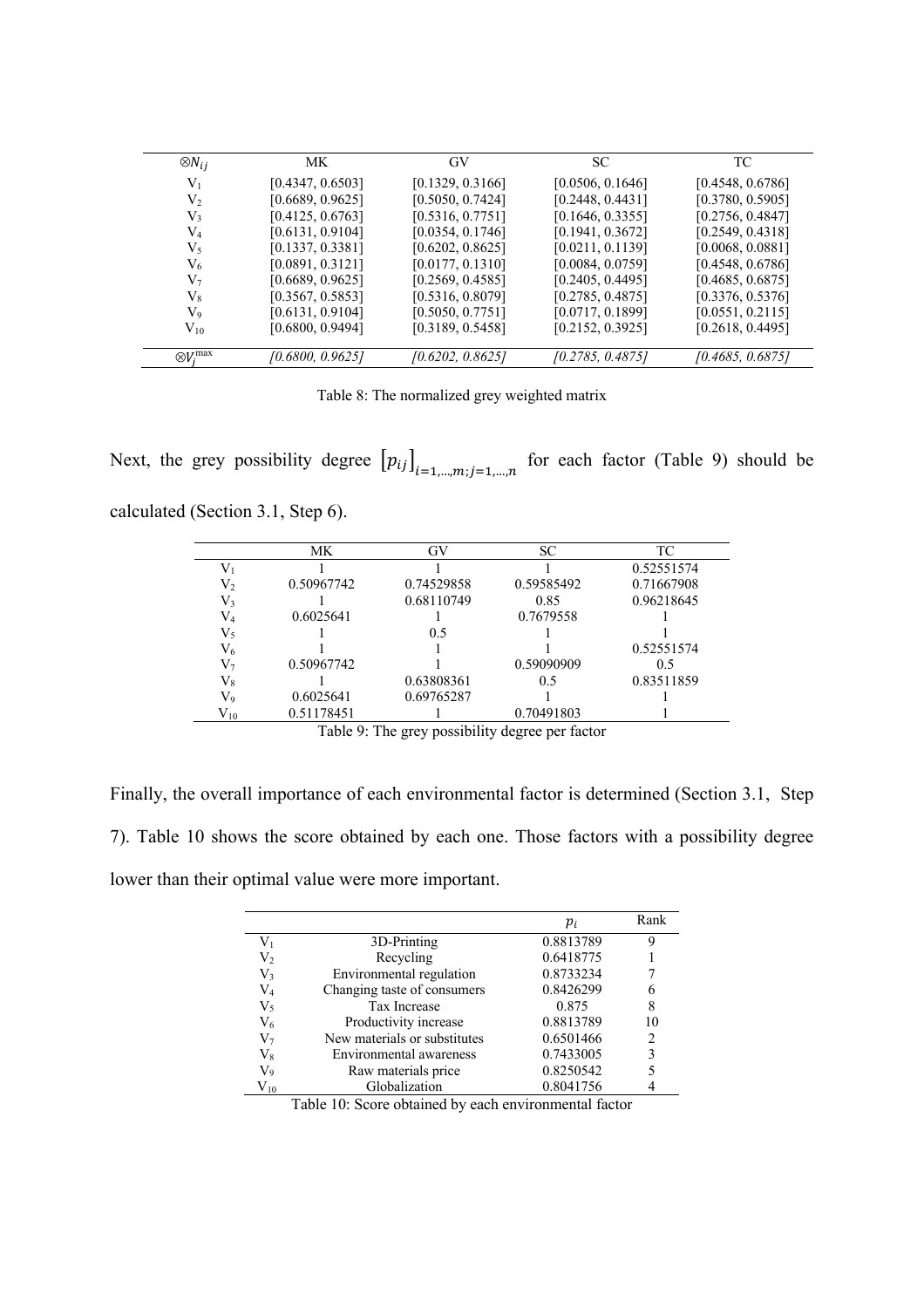In the case study, the three most important environmental factors were: recycling, new materials or substitutes, and environmental awareness.

Phase F. Assessing environmental factors by a composite indicator with an uncertainty analysis First, according to that explained in Section 3.2, a uniform distribution was assigned to each criterion weight (Table 11) representing the grey number  $\otimes w_i$  as an interval of uncertainty.

| <b>Criterion</b>             | pdf                        |
|------------------------------|----------------------------|
| Marketplace                  | $w_1 \in U(0.825, 0.962)$  |
| Government                   | $w_2 \in U$ (0.700, 0.862) |
| Social Changes               | $w_3 \in U$ (0.325, 0.487) |
| <b>Technological Changes</b> | $W_4 \in U$ (0.537, 0.687) |

Table 11: Uniform distribution assigned to each criterion weight

Second, we generated  $r = 2^{13} = 8,192$  samples from each probability distribution function using quasi-random sampling with low-discrepancy sequences. A large enough sample size was considered so that the results would not be limited by the sample.

Then, we evaluated the model  $Y$  for each environmental factor regarding the uncertainty in the criterion weights,  $w_i$ , and applied the Monte Carlo methodology described in Section 3.2. Finally, the box-and-whisker representation of the pdf that resulted for each environmental factor is shown in Figure 1.

Overlapping of plots means that there are weight scenarios in which the positions of the environmental factors might vary. Let's explain the case of  $V_7$  and  $V_8$ . Regarding the median (red line) of the possible positions for both factors,  $V_7$  is slightly more important than  $V_8$ . However, both plots are very close and overlap, which means that there are scenarios of weights,  $w_i$ , that consider  $V_8$  better than  $V_7$ . Therefore, the inclusion of uncertainty in the criterion weights takes into account the possible overlaps between the positions of the environmental factors and enables the distances between them to be determined as being similar or clearly differentiated. This information is most interesting in the decision-making of companies.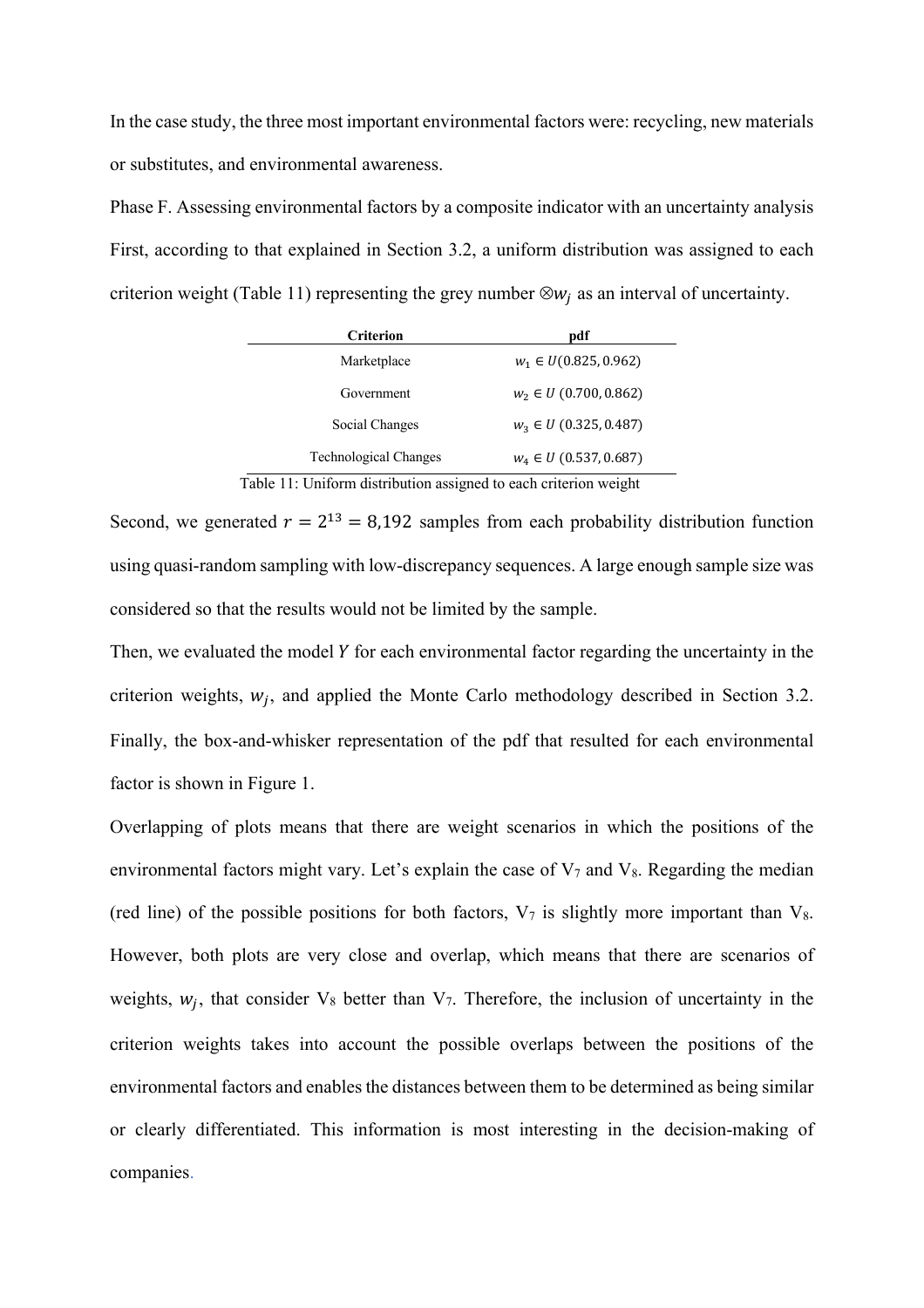The results obtained with larger sample sizes were the same, which indicates that the results obtained with the generated sample are robust enough.

Table 12 shows the environmental factors ranking after considering the distribution median for each environmental factor pdf, and the GST results.

|              |                              | Rank | Rank |
|--------------|------------------------------|------|------|
|              |                              | (GS) | (CI) |
| $\rm V_1$    | 3D-Printing                  |      | 8    |
| $\rm V_2$    | Recycling                    |      |      |
| ${\rm V}_3$  | Environmental regulation     |      |      |
| V4           | Changing taste of consumers  |      |      |
| $\rm V_5$    | Tax Increase                 |      | 9    |
| $\rm V_6$    | Productivity increase        |      |      |
| $\rm V_7$    | New materials or substitutes |      |      |
| $\rm V_{8}$  | Environmental awareness      |      | 3    |
| V9           | Raw materials price          |      |      |
| $\rm V_{10}$ | Globalization                |      |      |
|              | Table 12: GS vs. CI ranking  |      |      |

Both methodologies agree as to the position of factors 1, 2, 3, 4 and 10. However, the positions of factors 5, 6, 7, 8 and 9 differ.

The CI methodology under uncertainty analysis considers 8,192 fixed weight scenarios for each criterion (uniformly defined within the grey number range of the criteria), and thereby it obtains a ranking of environmental factors bearing in mind each scenario. The objective of complementing the GST method with the CI method under uncertainty is to provide greater robustness for the results obtained by GST by proposing a greater uncertainty of possible weight scenarios based on the grey number of each criterion defined by eight experts. In the CI methodology, instead of working with 8 opinions and a grey number whose upper and lower ends are taken into account for the definition of the ranking, there are 8,192 simulated sets of fixed weights from the grey number of each criterion that simulate the opinion of 8,192 different experts. Therefore, the CI method contemplates lots of uncertainty in the environmental factors ranking model.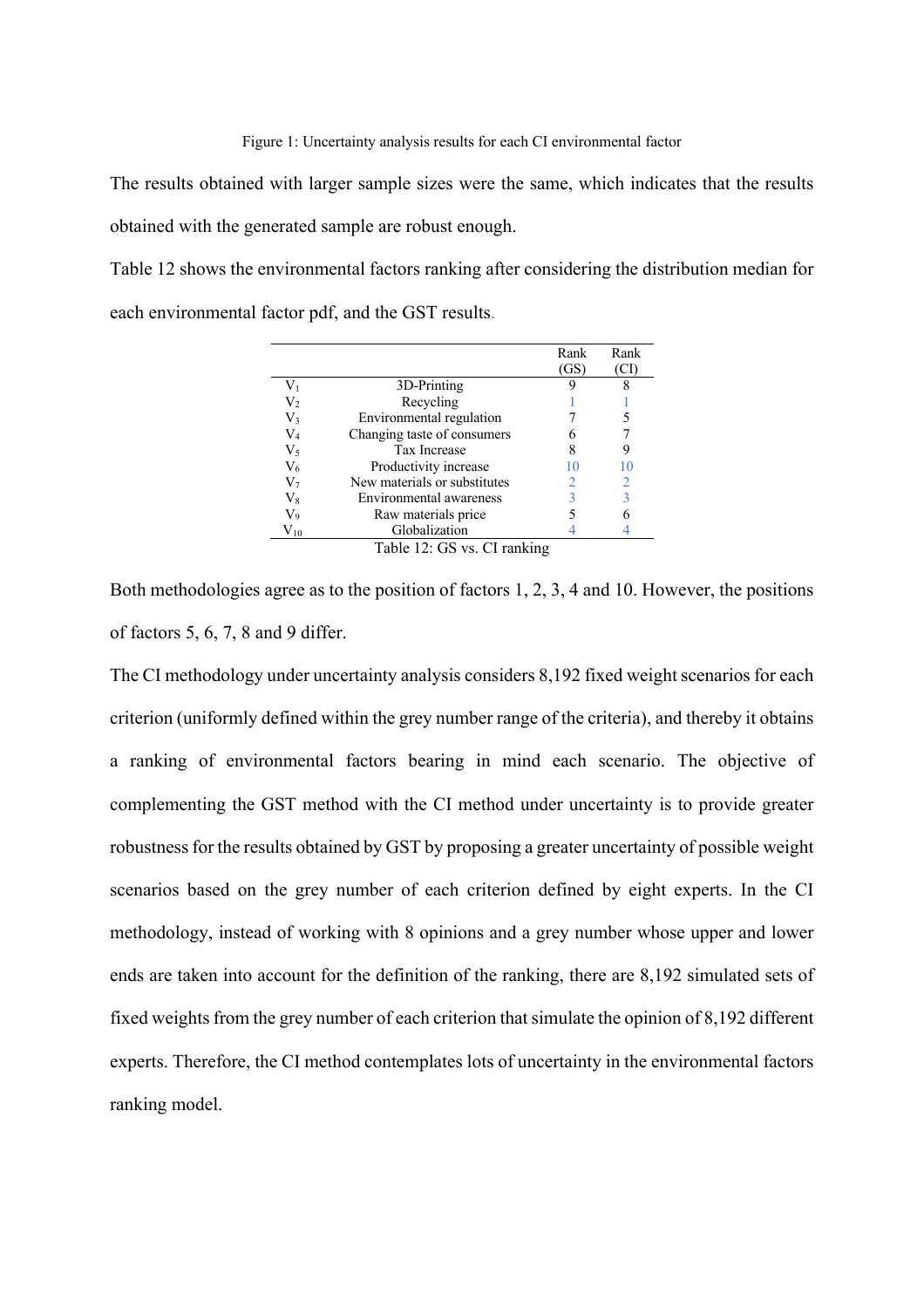The advantage of the methodology proposed using CI with uncertainty analysis tools lies in considering the uncertainty analysis, which includes the full range of numbers of the grey number. However, the GST considers only the interval's extremes of the grey number.

After assessing the uncertainty factors by the GST and CI methodologies, we can see that the most important factors for the SC are (and in this order): recycling, new materials or substitutes, environmental awareness, and globalization. These four factors maintain the position or degree of importance regardless of the methodology used, which confers on them excellent robustness. We can see that all the other environmental factors do not maintain the same position in the applied methodologies. In our view, and as the use of CI with an uncertainty analysis includes the full range of numbers of the grey numbers, CI methodology may have more strength than the GST methodology. For this reason, it is convenient to follow the CI classification.

Phase G. Determining the ranking of the main environmental factors for each supply chain partner

In the previous phase, the most important factors for the supply chain as a whole were determined. This allows SC decision-makers to establish the SC's strategy and its objectives to be pursued by taking into account the key environmental factors. In this way, all partner efforts and resources focus on addressing these factors, especially in the mid-term. Since the assessment of environmental factors was carried out jointly by the representatives of the SC partners, and the opinions and judgments of each partner form part of the assessment process, it is easier for all the partners to feel included in devising the SC strategy and objectives by acting not only as a set of cooperating and collaborative companies but instead as a global organization. Moreover, the aspects associated with trust among partners, as well as the coherence of the decisions to be made, facilitate balance and equity among them.

However, it would be of utmost importance to know if any partner has a distant vision of the results obtained. This means that a partner can have a different prioritization of the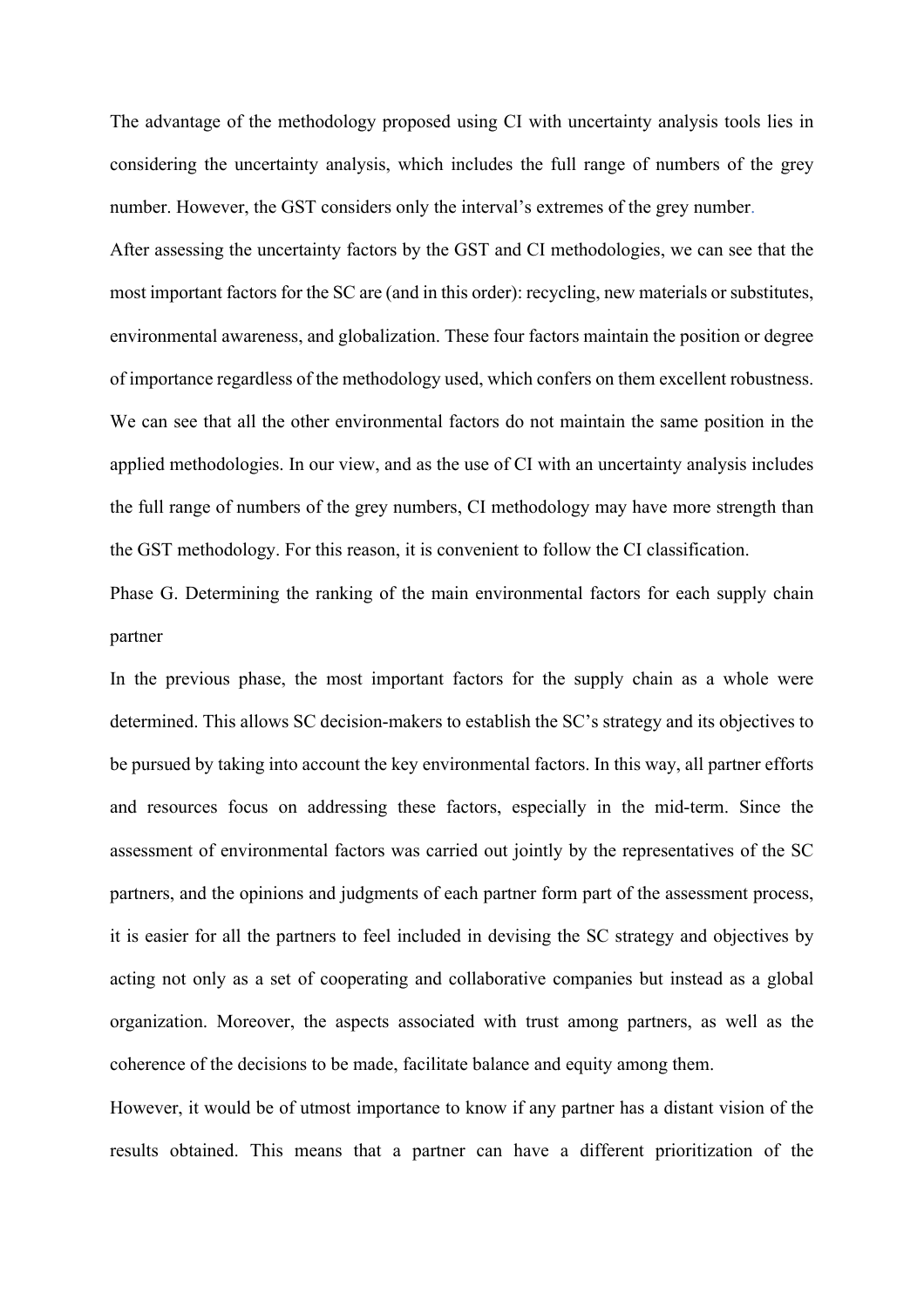environmental factors with respect to other partners, which can lead to tensions when the strategy and the consequent objectives are defined. For this reason, in this phase of the methodology, the ranking of the main environmental factors for each SC partner will be determined. Following the case study, a prioritized evaluation of only the four most important environmental factors according to both applied methodologies has been carried out for each partner (V<sub>2</sub>: recycling; V<sub>7</sub>: new materials or substitutes; V<sub>8</sub>: environmental awareness; and V<sub>10</sub>: globalization). To perform this evaluation, the procedure described in Section 3.1 has been followed. On this occasion, it is necessary to focus on each partner individually and calculate the prioritization of the four factors mentioned above according to the decision-makers' opinion. For this purpose, the information collected in Table 7 (Aggregated assessment of each factor per criterion) is taken into account. The results are shown in Figure 2.

### Figure 2: Prioritization of environmental factors for each partner

It is observed that the prioritization for the distributor coincides exactly with the global prioritization. The prioritizations for the supplier and the manufacturer are very similar, shifting only the order of factors  $V_{10}$  and  $V_8$  (third and fourth position). However, the prioritization of the factors for the customer differs in the first three factors from the global prioritization of the SC.

This situation, as mentioned above, creates major tensions that are sometimes not easy to address. If you define a competitive strategy and global objectives that are not aligned with the preferences or opinion of a partner, (in our case study, it happens with the customer), such a partner will not feel integrated or represented. In this situation, the partner may not share resources, information and efforts for the benefit of the entire SC. It is noted that for the customer, the most relevant environmental factor is  $V_7$  (New materials or substitutes), followed by V8 (Environmental awareness). Contrarily, for the rest of the partners, the most relevant environmental factor is  $V_2$  (Recycling), being also relevant for the customer but less so than  $V_7$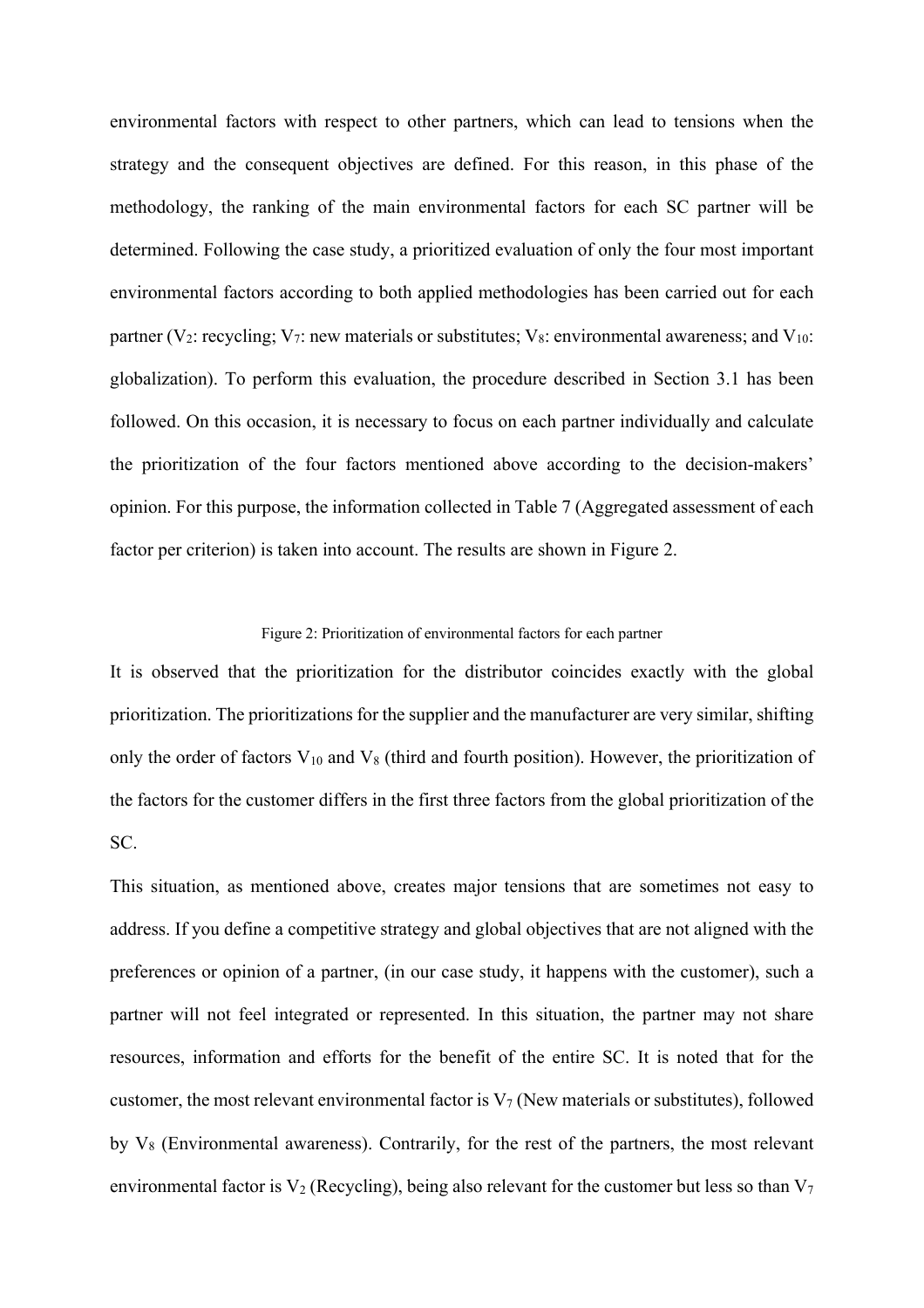and  $V_8$ . Given that the customer in our case study is a multi-brand footwear store chain, which has direct contact with the final customers (buyers), it has a very valuable knowledge to consider.

All the information obtained in the last two phases of the methodology is vital to establish the SC competitive strategy, trying to align it perfectly under all partners' vision. Thus, once the SC common objectives are also defined, all partners will have a positive disposition when it comes to using their resources in order to achieve mutual benefit.

With these results, and after several discussion sessions with the SC participants, the competitive strategy and its associated objectives for the coming years were defined (Figure 3):

### Figure 3: Strategy and objectives

Finally, we cannot highlight all objectives and actions plans defined for this SC because this information is confidential for managers.

To sum up, the managerial implications of applying this research methodology are:

- To identify the main environmental factors in both the individual company and the SC, which should serve to improve their medium-long term strategic decisions.
- To align their SC strategic decisions with their individual company's ones regarding key environmental factors. This will imply, among others, cost savings and brand image improvement.
- To improve the SC and by extension, individual companies' operations. The definition of more focused environmental SC objectives will bring a higher degree of cohesion and collaboration between SC partners, which should end in a higher degree of SC flexibility, adaptability and operational improvement.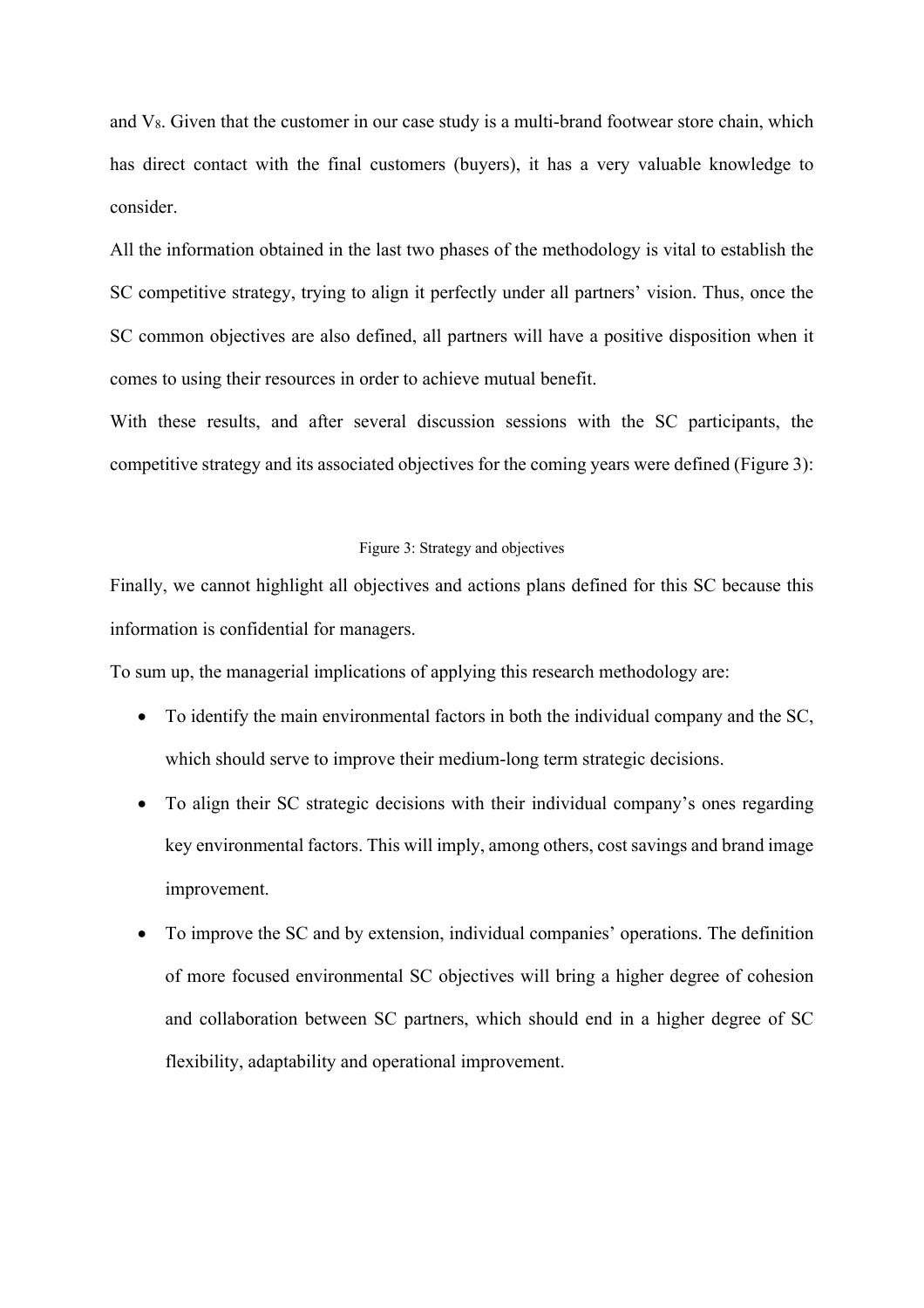- To take the opportunity that this additional information offers, either by developing new strategic lines or increasing existing ones such as product innovation based on these identified environmental factors.
- To establish new business relationships at the SC level if, derived from the new products/services to be developed, other SC partners, such as new raw material suppliers, need to be sought.
- To improve SC business collaboration factors such as trust, equity or coherence, which would turn into higher business profits.

### **5. Conclusions**

Nowadays, many factors make the decision-making process in organizations very complex, both individually in companies and collectively in supply chains. The origin of these factors may be internal or external to the organization. This work specifically focused on external factors (environmental factors) in the supply chain. The main objective was to assess the importance of environmental factors in an SC context as a preliminary step to choose its competitive strategies. Defining an adequate strategy that helps the SC to compete in a highly dynamic and competitive environment requires, among other things, knowing the degree of influence that environmental factors can have. Knowing these factors and evaluating and prioritizing them are essential steps to select the strategy and consequent objectives that will determine which efforts are to be made, and, consequently, the distribution of the resources to be used within the SC. To a greater or lesser extent, these factors inherently entail a dose of uncertainty, which is transferred to the decision-making process at both the intra- and interorganizational levels.

In order to address the aforementioned problems, two approaches were used in this work: the GST on the one hand, and uncertainty analysis tools for composite indicators on the other hand.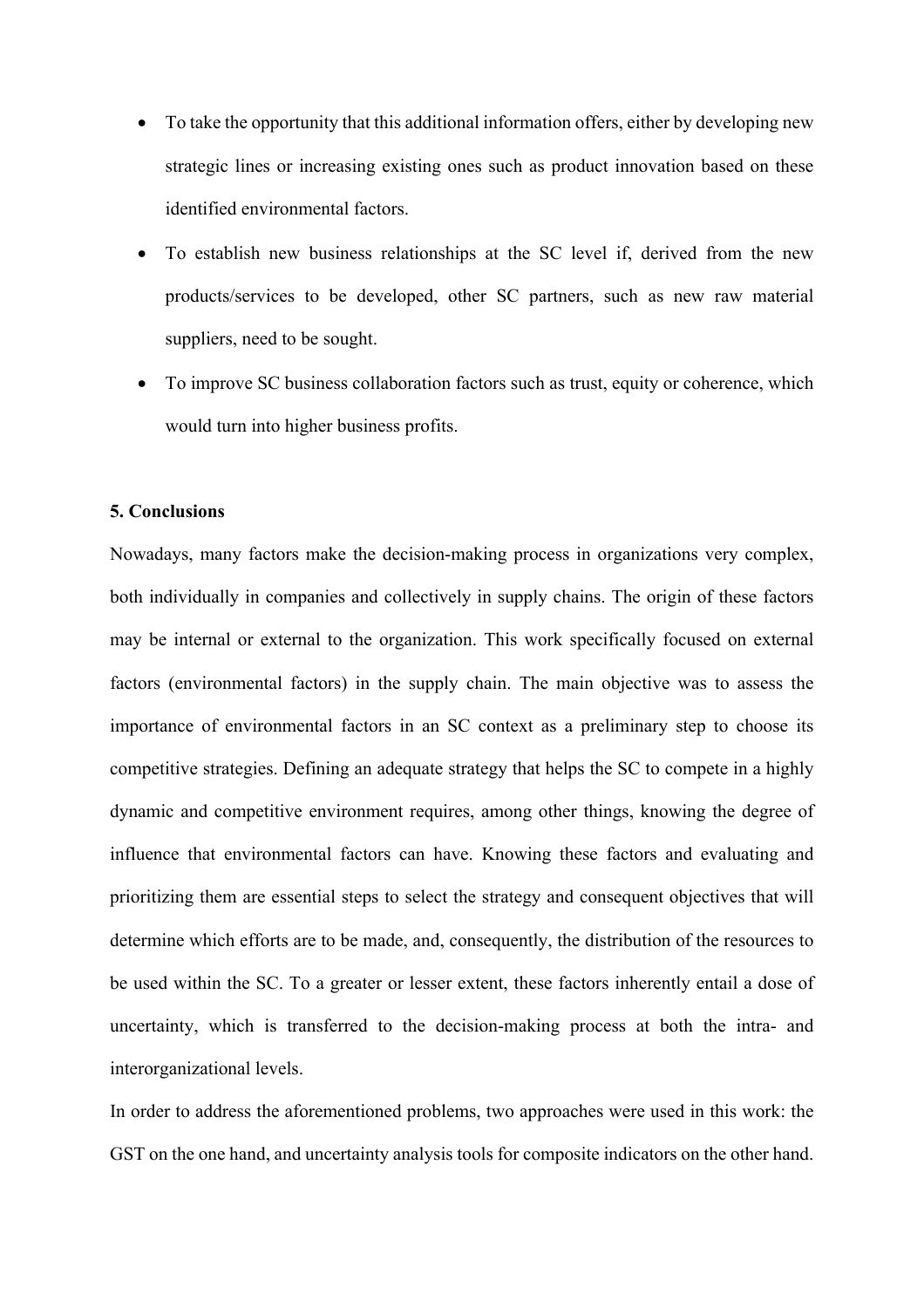First, the GST is proposed as a quantitative method to tackle the subjectivity in managers' judgments and to allow a final classification of factors to be obtained according to their importance. Next, constructing a composite indicator was proposed to provide more robustness for the results of GST by considering a high degree of uncertainty in the group of managers' opinions based on the grey number defined in GST. The results of both approaches can be compared to one another, which thus facilitates decision-making.

In order to validate both approaches, a seven-phase research methodology was followed and applied to a real case study. An SC was selected from the footwear sector, which consisted of four partners: supplier, manufacturer, distributor and customer. The working group, made up of two members from each partner, chose what they considered were the 10 most important environmental factors. After applying both the GST and CI approaches, the same result was obtained for the first four environmental factors, but the ranking for the other factors did not match. The results allowed managers to establish the competitive strategy that best suited the prioritization of the most relevant factors and to define the most appropriate objectives where the SC should invest its efforts and resources.

It should be pointed out that the robustness of both approaches was validated by the similarity of the obtained results. However, the advantage of the proposed methodology using CI with uncertainty analysis tools is that, when considering uncertainty, the full range of numbers of the grey numbers was included, which allowed many possible scenarios to be studied according to weights. However, the GST considers only the interval's extremes of grey numbers. In general, the developed methodology follows a simple, short and slightly tedious process compared to other approaches. Only the CI part is a bit more tedious because of the simulations of different scenarios and the computation of the alternatives' rankings in each scenario. However, it contributes to having more robust results.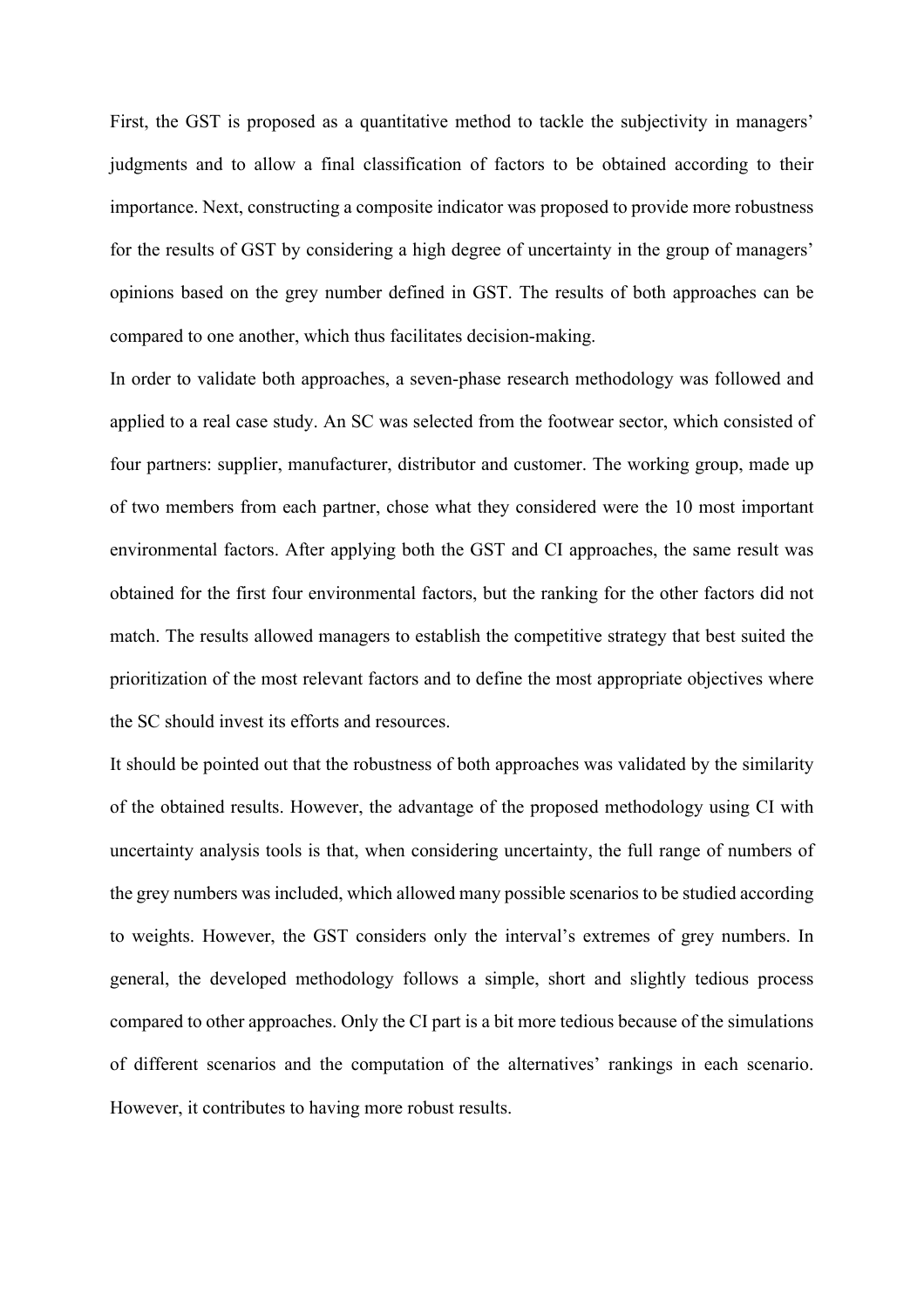Another interesting contribution of this work has been to calculate the prioritization of the environmental factors for each partner. The result allows us to determine the affinity degree of the SC global prioritization of the environmental factors, in relation to the individual prioritization. This helps us to select the best strategy for the supply chain, highlighting the perception of each partner and aligning it with the overall vision and mutual benefit.

In summary, the described methodology facilitates the decision process related to defining the strategy in the CS in several ways: it highlights the environmental factors that most of the partners believe may affect the CS; it helps align the prioritization of environmental factors between the individual and CS levels; it helps to think about the influence that environmental factors can have on the CS and facilitates the interaction among the partners in order to understand the global vision of the CS.

One of the limitations of the methodology proposed in this study is that the weights assigned to the criteria and the evaluation of each of the alternatives are based on expert judgments, so it is not a purely mathematical and objective assignment. In this sense, it should be ensured that the group of experts is as representative as possible and with common sense in order to make the study as transparent and reliable as possible.

In order to validate these findings, our future research will experiment with more factors and working group members. It would also be most interesting to ascertain the influence that these factors have on each SC member, especially after a sufficient time period for the defined strategy and objectives to be implemented. In addition, in the current work we have only focused on the external environmental factors, but it would be advisable to also have a prioritization of factors that included some internal factors (collaboration and maturity degree, organizational structure, etc.), since these factors are also subject to a certain level of uncertainty and therefore affect the decision-making process within the supply chain as well as the process of defining the strategy and objectives.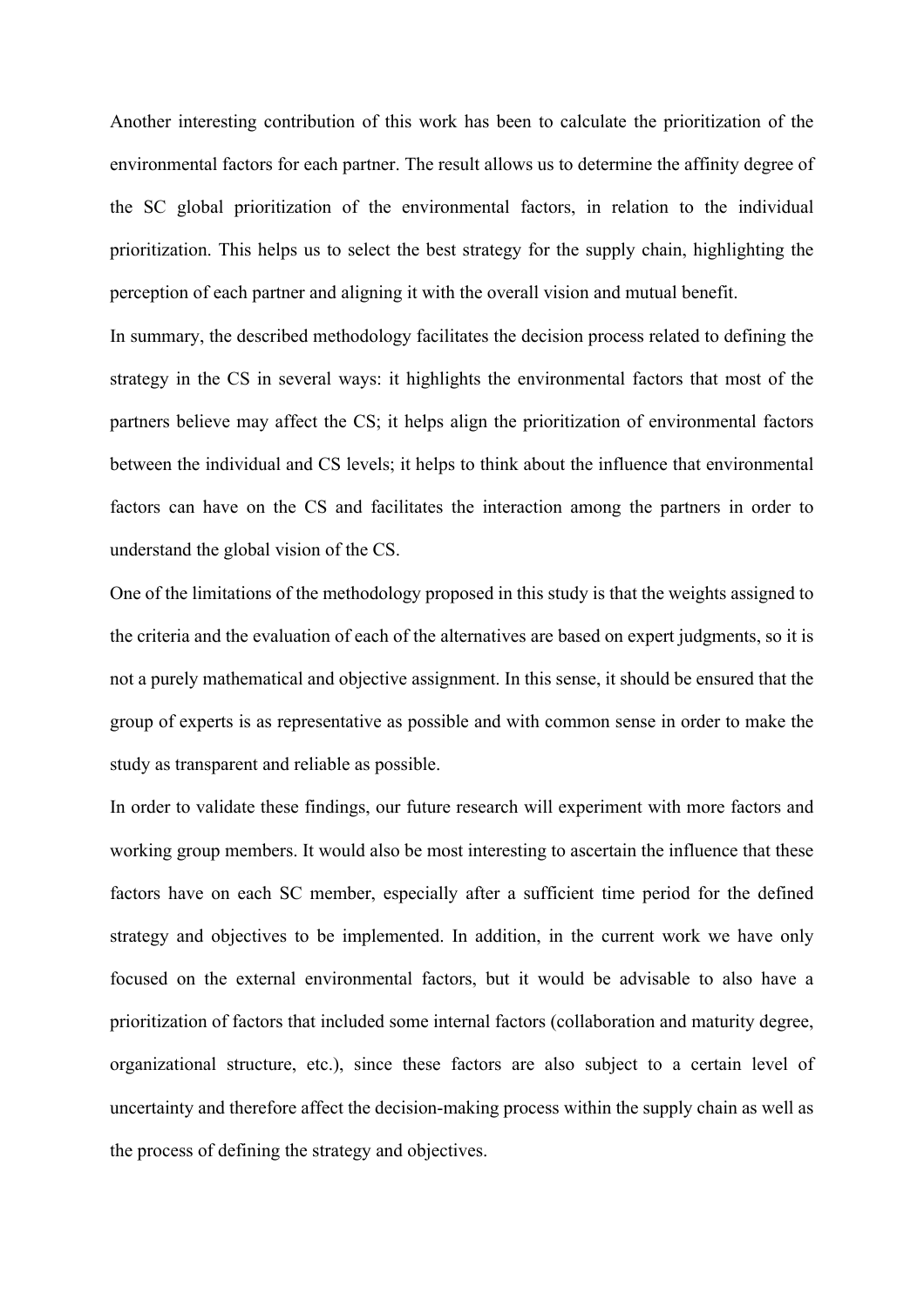### **Acknowledgments**

The research was conducted with the support of the R&D Support Program (PAID-00-15) of the Universitat Politécnica de València.

# **References**

- [1] D.M. Lambert, M.C. Cooper, Issues in Supply Chain Management, Industrial Marketing Management. 29 (1) (2000) 65-83.
- [2] P.W. Stonebraker, J. Liao, Environmental turbulence, strategic orientation: Modeling supply chain integration, International Journal of Operations & Production Management. 24 (10) (2004) 1037-1054.
- [3] M. Lalmazloumian, K. Yew, A Review of Modelling Approaches for Supply Chain Planning Under Uncertainty, 9th Int. Conf. on Service Systems and Service Management (ICSSSM). (2012) 197-203.
- [4] R.E. Miles, C.E. Snow, Organizational strategy, structure, and process, McGraw-Hill, 1978.
- [5] F.J. Milliken, Three types of perceived uncertainty about the environment: State, effect, and response uncertainty, Academy of Management Review. 30 (1987) 91-109.
- [6] E. Simangunsong, L.C. Hendry, M. Stevenson, Managing supply chain uncertainty with emerging ethical issues. International Journal of Operations & Production Management. 36 (10) (2016) 1272-1307.
- [7] D. Otley, Performance management under conditions of uncertainty: some valedictory reflections, Pacific Accounting Review. 24 (3) (2012) 247–261.
- [8] B.L. MacCarthy, C. Blome, J. Olhager, J.S. Srai, X. Zhao, Supply chain evolution theory, concepts and science, International Journal of Operations & Production Management. 36 (12) (2016) 1696-1718.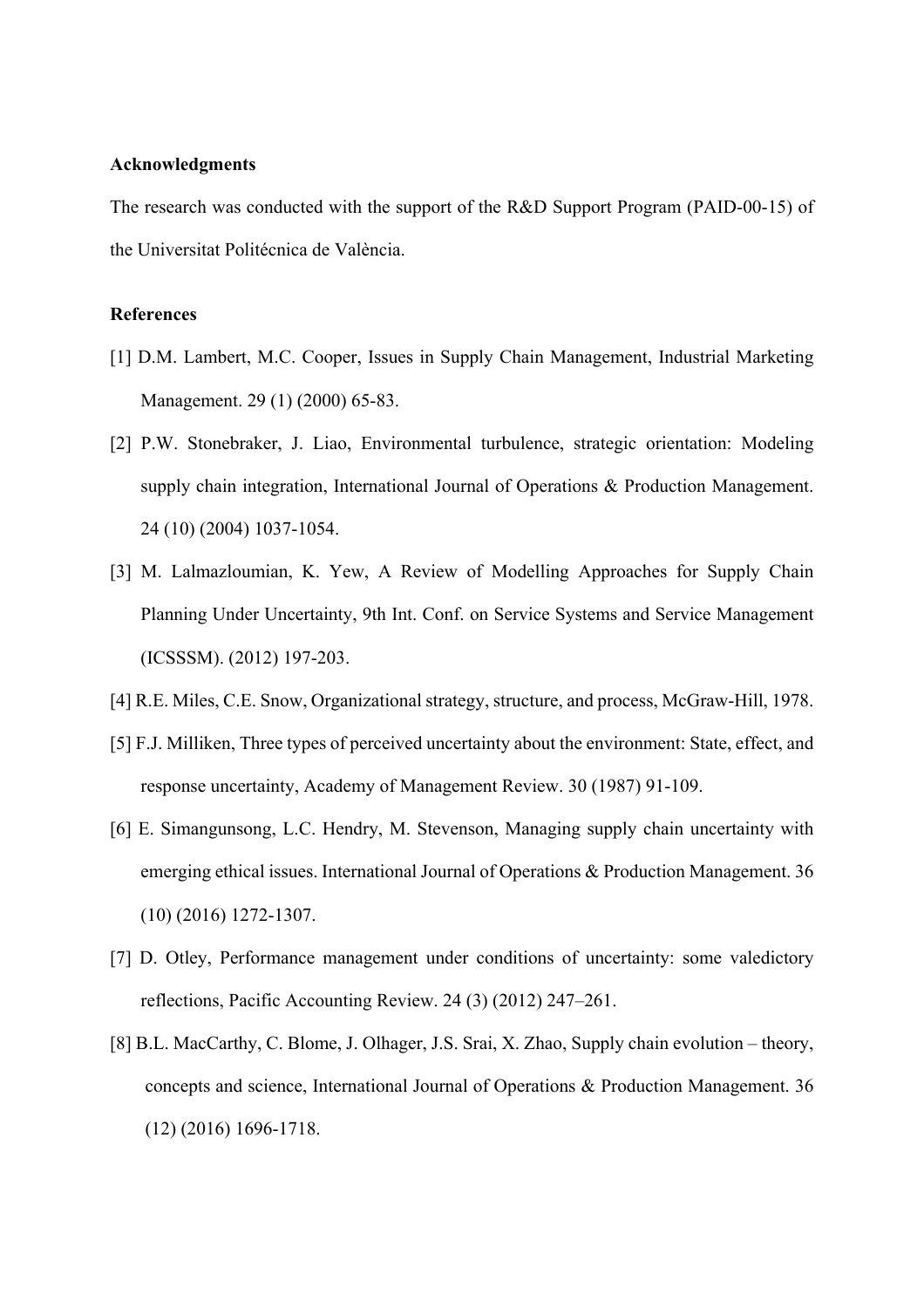- [9] E. Simangunsong, L.C. Hendry, M. Stevenson, Supply-chain uncertainty: a review and theoretical foundation for future research, International Journal of Production Research. 50 (16) (2012) 4493-4523.
- [10] M.E. Porter, Competitive Strategy, The Free Press, 1980.
- [11] R. Vecchiato, Environmental uncertainty, foresight and strategic decision making: An integrated study, Technological Forecasting & Social Change. 79 (2012) 436–447.
- [12] L.A. De Vasconcelos Gomes, M.S. Salerno, R. Phaal, D.R. Probert, , How entrepreneurs manage collective uncertainties in innovation ecosystems, Technological Forecasting & Social Change. 128 (2018) 164-185.
- [13] B. Flynn, X. Kofteros, G. Lu, On theory in supply chain uncertainty and its implications for supply chain integration, Journal of Supply Chain Management. 52 (3) (2016) 3-25.
- [14] L. Gordon, V.K. Narayanan, Management Accounting Systems, Perceived Environmental Uncertainty and Organizational Structure: An Empirical Investigation, Accounting, Organizations and Society. 9 (1) (1984) 33-47.
- [15] B. Huo, Y. Ye, X. Zhao, J. Wei, Z. Hua, Environmental uncertainty, specific assets, and opportunism in 3PL relationships: A transaction cost economics perspective, International Journal of Production Economics. 203 (2018) 154–163
- [16] Z. Hoque, A contingency model of the association between strategy, environmental uncertainty and performance measurement: impact on organizational performance, International Business Review. 13 (2004) 485–502.
- [17] M. Lonbani, S. Sofian, M.B. Baroto, Balanced Scorecard implementation on SMEs: Addressing the moderating rol of environmental uncertainty, Global Business and Organizational Excellence. 3-4 (2016) 58-66.
- [18] H.L. Lee, The Triple A supply chain, Harvard Business Review. October, (2004) 102–121.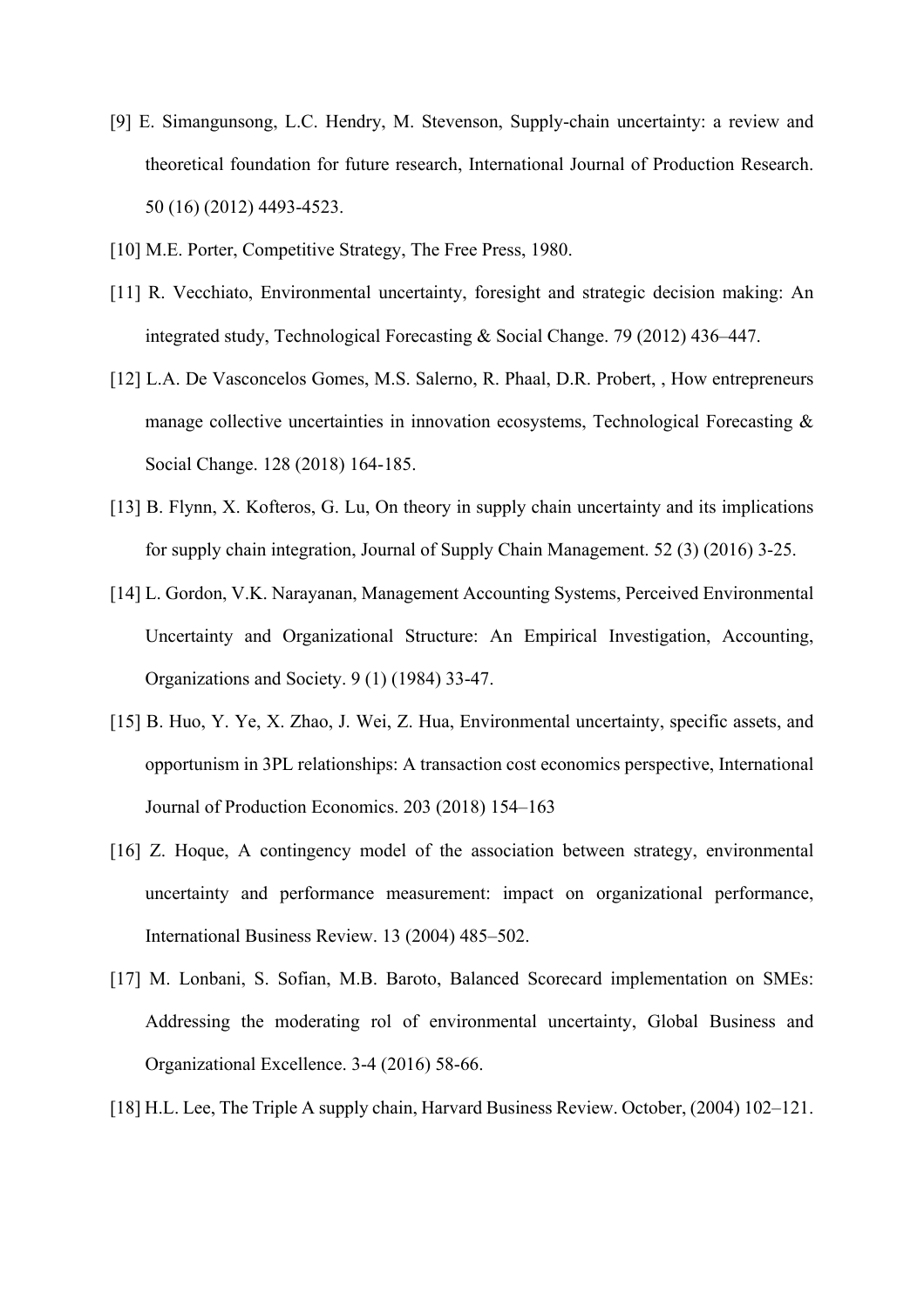- [19] Y. Candace, E.W.T. Yi, Ngai, K.L. Moon, Supply chain flexibility in an uncertain environment: exploratory findings from five case studies, Supply Chain Management: An International Journal. 16 (4) (2011) 271-283.
- [20] E. Boyle, P. Humphreys, R. McIvor, Reducing supply chain environmental uncertainty through e-intermediation: An organisation theory perspective, International Journal of Production Economics. 114 (2008) 347–362.
- [21] N. Agami, M. Saleh, M. Rasmy, An Innovative Fuzzy Logic Based Approach for Supply Chain Performance Management, IEEE Systems Journal. 8 (2) (2014) 336-342.
- [22] J.T. Arrive, M. Feng, The complexity of the environment, management control and firm performance, Business Strategy and the Environment. 27 (2018) 1347–1354.
- [23] J. Sydow, G. Müller-Seitz, K.G. Provan, Managing uncertainty in alliances and networks - from governance to practice, In: Das, T.K. (Ed.), Managing Knowledge in Strategic Alliances. 1–43 2013.
- [24] M.C. Huang, G.F. Yen, T.C. Liu, Reexamining supply chain integration and the supplier's performance relationships under uncertainty, Supply Chain Management: An International Journal. 19 (1) (2014) 64-78.
- [25] A.U. Widyaningdyah, W. Mandala, A. Aryani, Perceived Environmental Uncertainty, Performance Measurement Systems, and Competitive Advantage, Review of Integrative Business and Economic Research. 5 (3) (2016) 117-134.
- [26] H.I. Ansoff, Critique of Henry Mintzberg's The Design School: reconsidering the basic premises of strategic management, Strategic Management Journal. 12 (6) (1991) 449–461.
- [27] H. Mintzberg, The Rise and Fall of Strategic Planning: Reconceiving Roles for Planning, Free Press, 1994.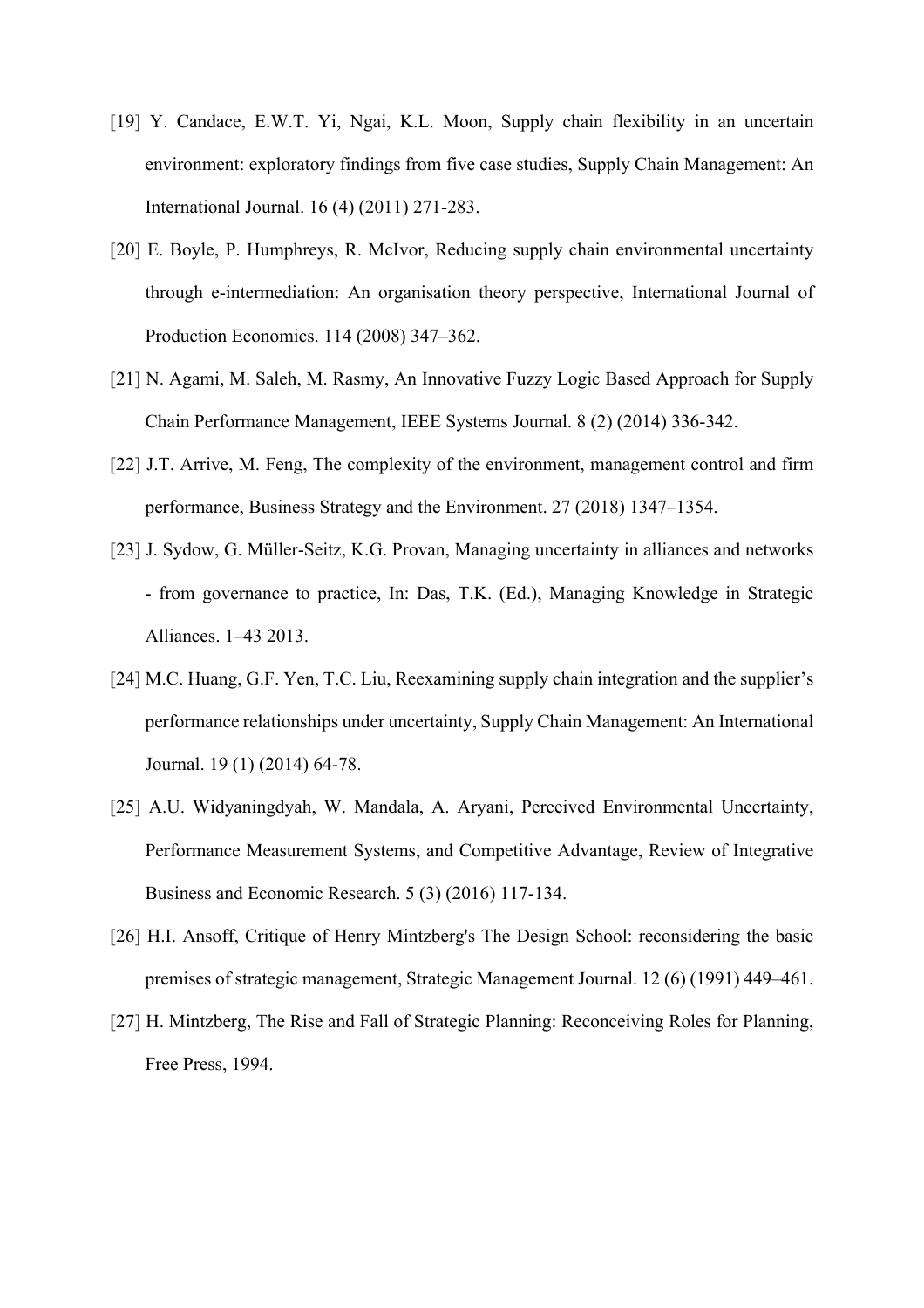- [28] N. Nummela, S. Saarenketo, P. Jokela, S. Loane, Strategic decision-making of a born global: a comparative study from three small open economies, Management International Review. 54 (4) (2014) 527–550.
- [29] X. Yu, Y. Tao, X Tao, F. Xia, Y. Li, Managing uncertainty in emerging economies: The interaction effects between causation and effectuation on firm performance, Technological Forecasting & Social Change. 135 (2017) 121-131.
- [30] I.N. Durbach, T.J. Stewart, Modeling uncertainty in multi-criteria decision analysis, European Journal of Operational Research. 223 (2012) 1–14.
- [31] S. Liu, J. Forrest, Y. Yang, A summary of the progress in grey system research, Proceedings of 2013 IEEE International Conference on Grey systems and Intelligent Services (GSIS) (2013), Conference Paper | Publisher: IEEE
- [32] F. Jahantigh, B. Malmir, B.A. Avilaq, An integrated approach for prioritizing the strategic objectives of balanced scorecard under uncertainty, Neural Computing applications. 29 (6) (2018) 227–236.
- [33] M.F. Chen, G.H. Tzeng, Combining grey relation and TOPSIS concepts for selecting an expatriate host country, Mathematical and Computer Modeling. 40 (2004) 1473–1490.
- [34] M.L. Tseng, A causal and effect decision-making model of service quality expectation using grey-fuzzy DEMATEL approach, Expert System with Applications. 36 (4) (2008) 7738–7748.
- [35] S.X. Wu, M.Q. Li, L.P. Cail, S.F. Liu, A comparative study of some uncertain information theories, In Proceedings of the Int. Conference on Control and Automation. (2005)1114– 1119.
- [36] S. Vinodh, M. Prasanna, N. Hari Prakash, Integrated Fuzzy AHP–TOPSIS for selecting the best plastic recycling method: A case study, Applied Mathematical Modelling. 38 (2014) 4662-4672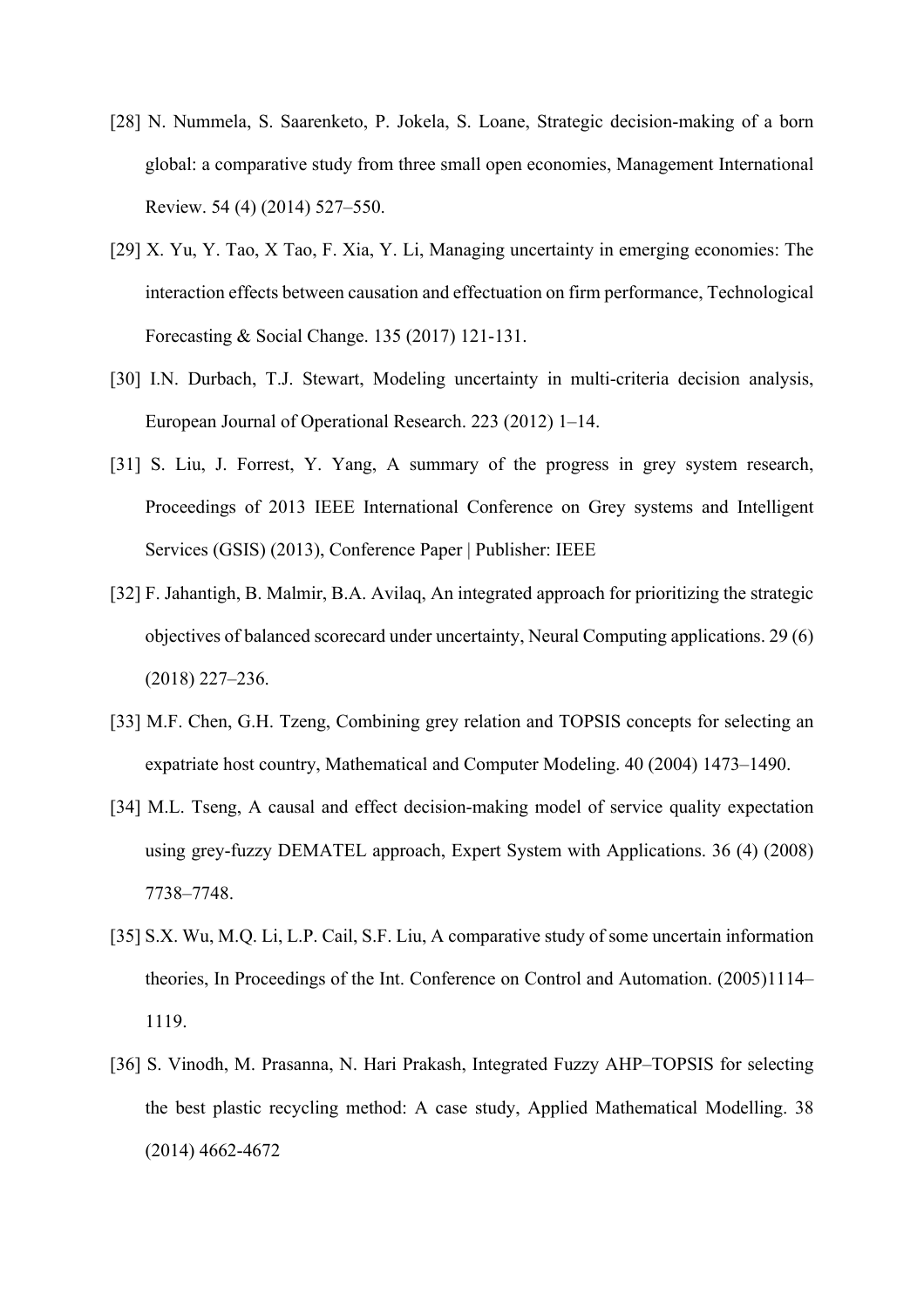- [37] F. R. Lima, L. Osiro, L. C. R. Carpinetti, A comparison between Fuzzy AHP and Fuzzy TOPSIS methods to supplier selection, Applied Soft Computing. 21 (2014) 194–209.
- [38] M. S. García, Métodos para la comparación de alternativas mediante un Sistema de Ayuda a la Decisión (S.A.D.) y Soft Computing. (2009). Doctoral Thesis
- [39] J.L. Deng, Control problems of grey systems, Systems & Control Letters. 1 (5) (1982) 288–294.
- [40] J.L. Deng, An introduction to grey system theory, Journal of Grey System. 1 (1989) 1–24.
- [41] S.F. Liu, J. Forrest, The current development status on grey system theory, Journal of Grey System. 19 (2007) 111–123.
- [42] M.S. Yin, Fifteen years of grey system theory research: A historical review and bibliometric analysis, Expert Systems with Applications. 40 (2013) 2767–2775.
- [43] G. Dong, D. Yamaguchi, M. Nagai, A grey-based decision-making approach to the supplier selection problem, Mathematical and Computer Modelling. 46 (2006) 573–581.
- [44] J. Wey, L. Zhou, F. Wang, D. Wu, Work safety evaluation in Mainland China using grey theory, Applied Mathematical Modelling. 39 (2015) 924-933.
- [45] R. Rajesh, V. Ravi, R. Ventaka-Rao, Selection of risk mitigation strategy in electronic supply chains using grey theory and digraph-matrix approaches, International Journal of Production Research. 53 (1) (2015) 238-257.
- [46] M.A. Kaviani, M. Mobin, E. Bottani, Supply Chain Resilience Assessment: A Grey Systems Theory Approach, Proceedings of the Int. Conf. on Industrial Engineering and Operations Management, USA, September. (2016) 23-25.
- [47] B. Huang, L. Bai, A. Roy, N. Ma, A multi-criterion partner selection problem for virtual manufacturing enterprises under uncertainty, International Journal of Production Economics. 196 (2018) 68–81.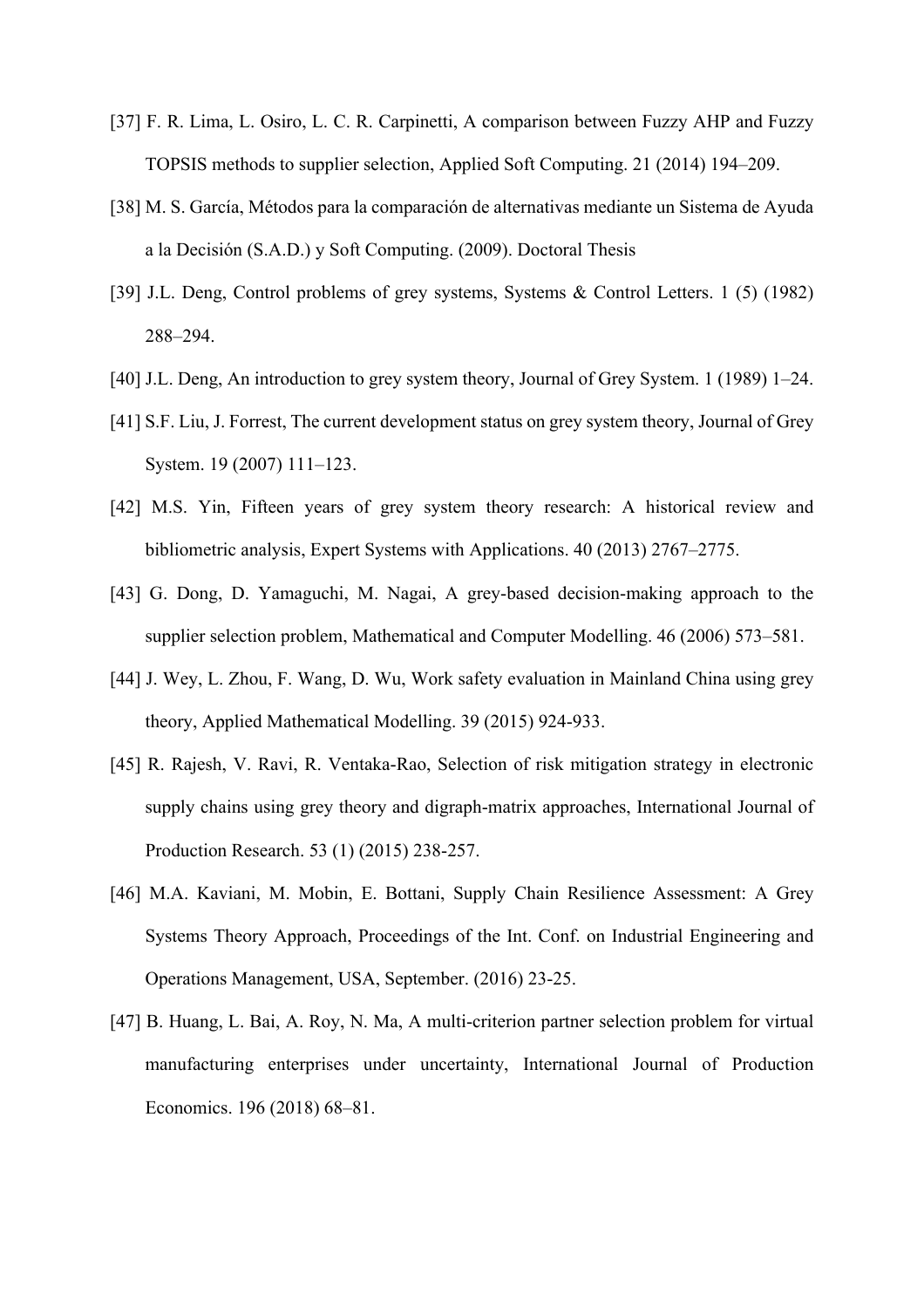- [48] S. Liu, Z. Fang, Y. Yang, J. Forrest, General grey numbers and their operations, Grey Systems: Theory and Application, 2 (3) (2012) 314-349.
- [49] M. Nardo, M. Saisana, A. Saltelli, S. Tarantola, A. Hoffman, E. Giovannini, Handbook on constructing composite indicators: methodology and user guide, OECD Statistics Working Paper. 2008.
- [50] M. Saisana, A. Saltelli, S. Tarantola, Uncertainty and sensitivity analysis techniques as tools for the quality assessment of composite indicators, Journal of the Royal Statistical Society. 168 (2) (2005) 1-17.
- [51] A. Saltelli, M. Ratto, T. Andres, F. Campolongo, J. Cariboni, D. Gatelli, M. Saisana, S. Tarantola, Global Sensitivity Analysis. The premier. Chichester: John Wiley & Sons, Ltd. 2008.
- [52] A. Saltelli, K.P.S. Chan, M. Scott, Sensitivity analysis. Chichester: John Wiley & Sons, Ltd. 2000.
- [53] M.A. Sellitto, G.M. Pereira, M. Borchardt, R.I. Da Silva, C.V. Viegas, A SCOR-based model for supply chain performance measurement: application in the footwear industry, International Journal of Production Research. 53 (16) (2015) 4917-4926.
- [54] Marketwatch. Footwear Market: Global Industry Size, Share, Trends, Growth, Demand and Forecast 2018-2026. https://www.marketwatch.com/press-release/footwear-marketglobal-industry-size-share-trends-growth-demand-and-forecast-2018-2026 (2018)
- [55] CBI. Which trends present opportunities on the European footwear market? Ministry of Foreign Affairs, Netherlands Enterprise Agency (2016). https://www.cbi.eu/marketinformation/footwear/trends
- [56] CESCE. Informe Sectorial de la economía española (2018). https://www.cesce.com.
- [57] R. Rocamora. The challenges of footwear by 2020: flexibility, sustainable innovation and renewable materials. (2017). https://valenciaplaza.com/Losdesafosdelcalzadohacia2020